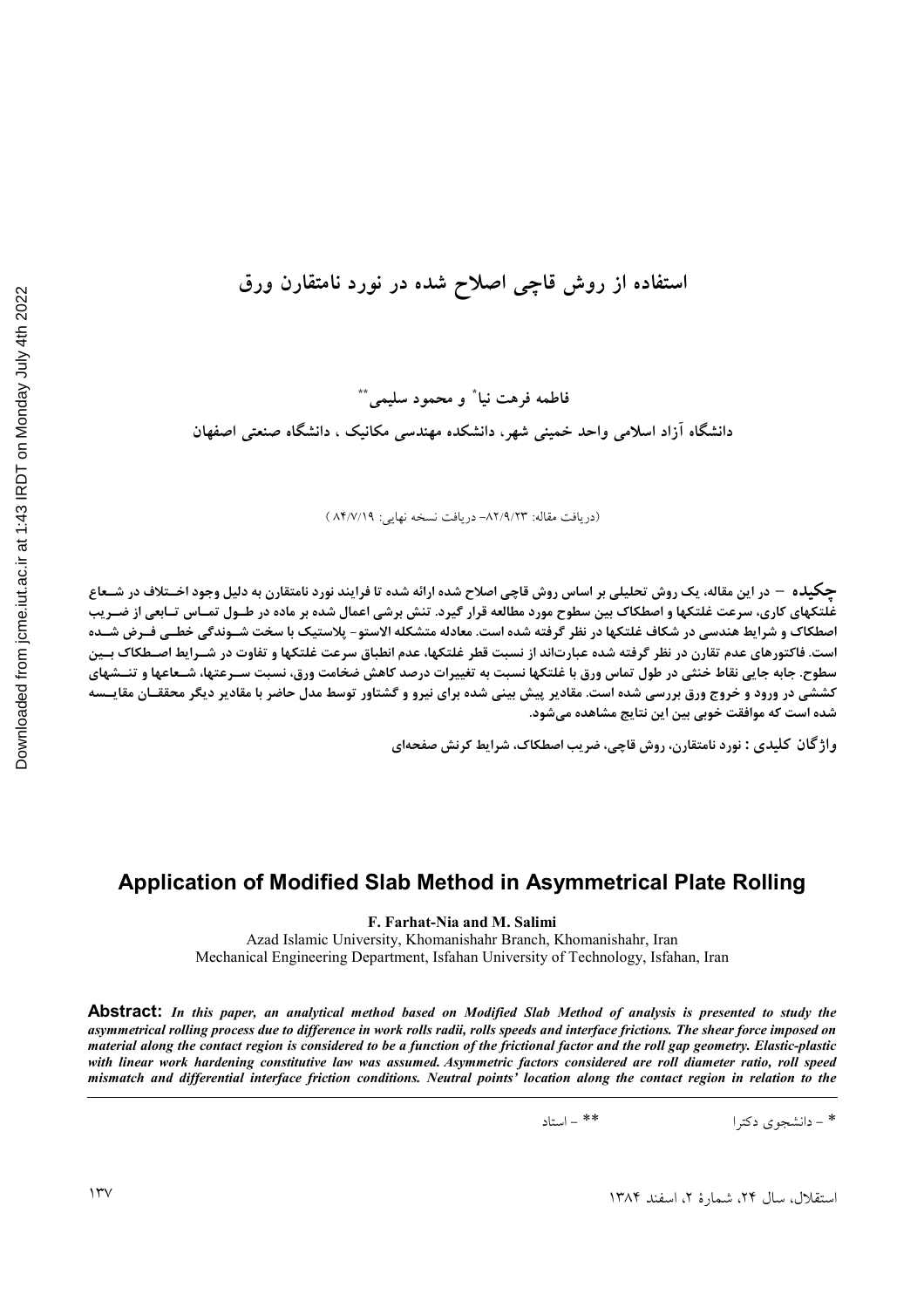*variations on thickness reduction, roll speed ratios, roll diameters ratio and front and back tensions are investigated. Predicted values for rolling force and torque from the present analytical model are compared with those of other workers, which are shown to be in good agreement.* 

**Keywords:** *Asymmetrical rolling, Slab method, Friction factor, Plane strain conditions*

|                   | h   نسبت متوسط تنش برشی در جهت ضخامت به تنش $c_1, c_2$     |                                        | برش سطحي                                                                               |
|-------------------|------------------------------------------------------------|----------------------------------------|----------------------------------------------------------------------------------------|
|                   | برشى سطح                                                   | $q_{in}$ , $q_{out}$                   | تنش کششی در ورود و خروج ورق                                                            |
|                   | h          ضخامت ورق در شکاف غلتکها                        | $v_1, v_2$                             | سرعت غلتک های بالا و پایین                                                             |
|                   | خمخامتهای اولیه و نهایی ورق h <sub>i</sub> ,h <sub>o</sub> | $\mathbf{x}$                           | فاصله افقى از نقطه خروجى                                                               |
|                   |                                                            | $x_{n1}, x_{n2}$                       | نقاط خنثی بر روی غلتکهای بالا و پایین                                                  |
| $k, \overline{k}$ | تنش تسليم ورق در فاصله x از خروجي و متوسط                  | $\theta_1, \theta_2$                   | زوایای المان قاچی با غلتک های بالا و پایین                                             |
|                   | تنش تسليم                                                  |                                        | تنشهای نرمال و برشی در هر نقطه از محیط $\sigma_{\rm x}, \sigma_{\rm y}, \tau_{\rm xy}$ |
| $m_1, m_2$        | فاکتور اصطکاک غلتکهای بالا و پایین                         |                                        | پلاستیک                                                                                |
|                   | P نیروی نورد بر واحد عرض                                   | $\sigma_f, \overline{\sigma}_f$        | تنش تسليم ورق در فاصلهx از خروجي و                                                     |
| $p_1, p_2$        | فشار متوسط بر روى المان قاچى ديفرانسيلى                    |                                        | متوسط تنش تسليم                                                                        |
| $\mathbf{q}$      | متوسط تنش نرمال افقى روى المان قاچى                        | $\tau_1, \tau_2$                       | تنشهای برشی حاصل از اصطکاک در سطح                                                      |
| $R_1$ , $R_2$     | شعاع غلتکهای بالا و پایین                                  |                                        | مشترک غلتکهای بالا و پایین با ورق                                                      |
| $R_m$             | شعاع ميانگين غلتكها                                        | $\overline{\tau}_1, \overline{\tau}_2$ | متوسط تنش برشی در جهت ضخامت در نیمه                                                    |
|                   | گشتاور غلتکهای بالا و پایین T1, $T_2$                      |                                        | بالا و پايين المان قاچي                                                                |
| $c_1, c_2$        | $\Delta$ نسبت متوسط تنش برشی در جهت ضخامت به               |                                        | اختلاف فشار بين غلتكها                                                                 |
|                   | تنش برشي سطحي                                              |                                        |                                                                                        |

### فهرست علائم

#### <mark>\ – مقدمه</mark>

فرایند نورد، یکی از فرایندهای مهم در شکل دهـی فلـزات است که درصد بالایی از محصولات ورق، لوله، میلــه و مقــاطع شکل دار را به خود اختصاص می دهـد. اهـداف اولیـه در ایـن فرایند، کاهش سطح مقطع قطعه کـار اسـت کـه در عـین حـال باعث بهبود خواص أن نيز مي شود.

در سالهای اخیر، فرایند نـورد نامتقــارن بــسیار مــورد توجــه محققان قرارگرفته است. از مزایای نــورد نامتقــارن ورق، توزیــع فشار کمتری در سطح تماس ورق و غلتک و در نتیجـه کــاهش نیرو وگشتاور مورد نیاز به منظور انجام فرایند است. بـا کـاهش

نیروی نورد، ضخامت و شکل ورق راحت تر کنترل شــده و در ميزان انرژي مصرفي صرفه جويبي مي شود.

از معایب این فرایند، انحنـای ناخواسـته ورق اسـت کـه در .<br>نورد چند قفسه مي تواند به قفسه غلتکها آسيب برسـاند. عــلاوه بر این مسئله، به دلیل اشکال در ورود ورق به غلتکها، این انحنا مي تواند باعث تاخير در انجام فرايند شود. در عـين حـال، نـوع نامتقارن نورد، در شکل ده<sub>ی</sub> ورق تخت به ورق منحنــی شــکل کاربرد داشته و میتواند جایگزین سیستمهای خسم سـه غلتکــی شو د.

در زمینه تحلیل فرایند نــورد نامتقــارن، بررســیهای نظــری و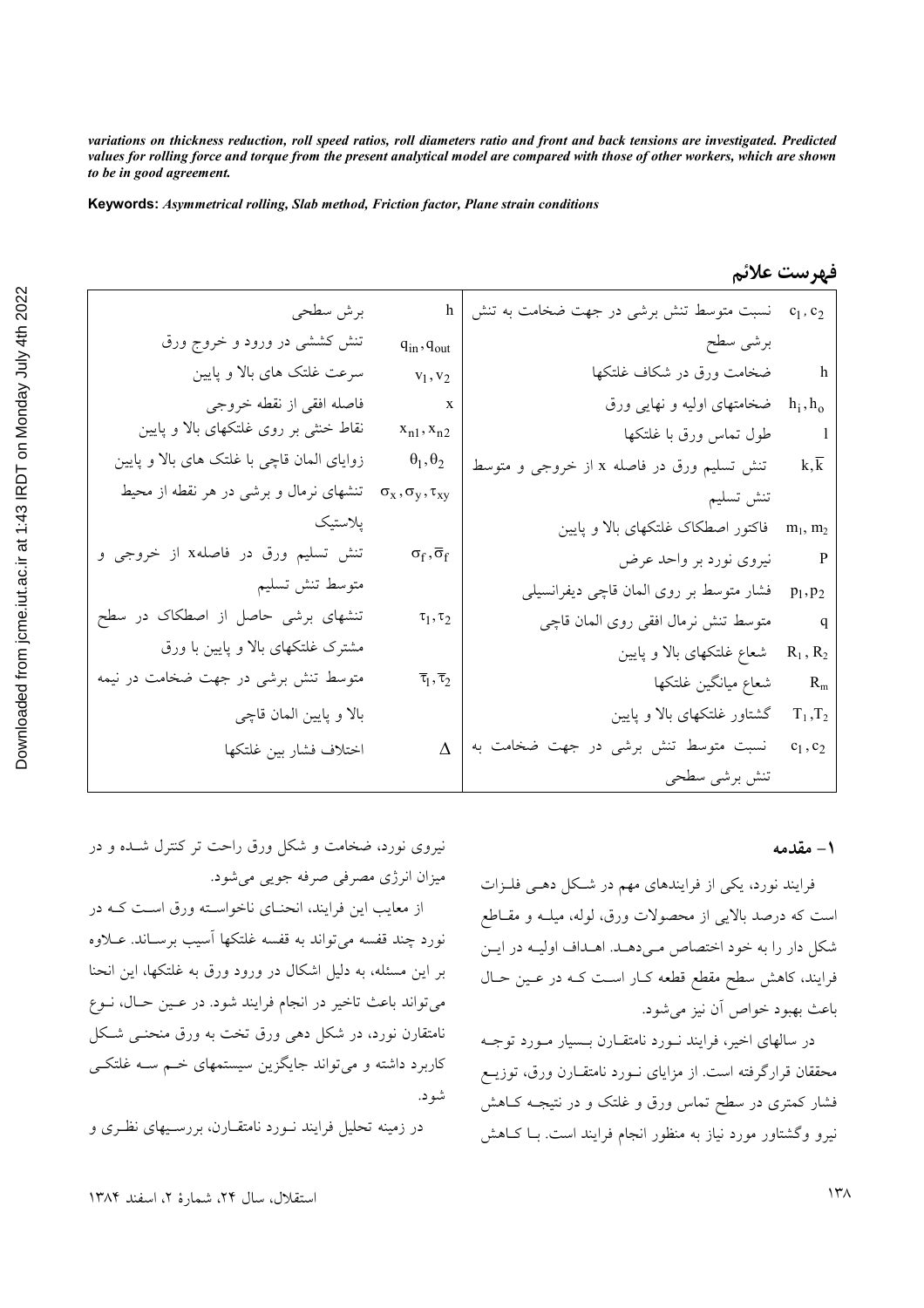Downloaded from jcme.jut.ac.ir at 1:43 IRDT on Monday July 4th 2022

تحلیل پلاستیک از المان محدود را به منظور بررسی جریان ماده از نورد نامتقارن با شعاع متفاوت غلتکها ارائه کرد. سیلان ماده و تعیین نقطه خنثی، توزیع کرنش و نرخ آن از موارد بررسی آنهـا بود. هوانگ[۱۸]، سعی در تحلیل نـورد نامتقـارن بـا اسـتفاده از روش توابع جریان کرد. هوانگ و تـزو[۱۹-۲۰] نیـز یـک مـدل تحلیلی براساس روش قاچی روی نورد صفحه بـا فـرض ثابـت بودن اصطكاك برشي بين ورق و غلتكها، ارائه كردند. سليمي و ساسانی[۲۱] نیز براساس روش قاچی- تراز اصلاح شده فراینـد نورد نامتقارن ورق را مورد تحلیل قرار دادند. لازم به ذکر است که اغلب تحلیلهای ارائه شده تاکنون موضوع کـار سـختی را در نظر نگرفتهاند.

هدف این مقاله ارائه یک تحلیـل سـاده اسـت کـه در عـین سادگی بتواند اثرات نابرابری در شعاع غلتکها و سرعت أنهـا را در میزان نیرو و گشتاور نورد برای مواد الاستیک- پلاستیک بـا كبار سبختي ببراورد كنبد و همچنين اثبر پارامترهبايي ماننيد درصــد كــاهش ضــخامت، تنــشهاى كشــشى در حــين ورود ورق و خروج اّن از غلتکها و اثر ضریب اصطکاک بـین ورق و غلتکهـا را در نيـرو و گــشتاور مـورد نيـاز نــورد مـورد مطالعــه قراردهد.

۲- فرضيات اوليه

فرضیاتی که برای تحلیل در نظر گرفته شدهاند، به صـورت زیــر خلاصه می شود. الف- غلتكها صلب فرض شده، بنابراين از اثرات صاف شدگي غلتكها صرف نظر مى شود. ب- فرض می شود ماده دارای رفتار الاستو- پلاستیک و دارای سخت شوندگی خطی است و از معیار تسلیم فون- مایزز تبعيت مي كند. ج- تغییر شکل پلاستیک به صورت کرنش صفحهای است. د- مدل تنش اصطکاکی در سطوح تماس ورق با غلتکها میتواند به صورت π=mk در نظر گرفته شده که در آن که m فاکتور اصطکاک و k تنش برش ماده است.

تجربي بسياري انجـام شـده اسـت. يامـاموتو و همكـاران[۱] از پلاستیسین به عنوان ماده مورد آزمایش برای انجام فراینــد نــورد سرد استفاده کرده و نیروی گشتاور مورد نیاز را انــدازه گرفتنــد. گابریل[۲] هم در زمینه اندازهگیـری تنـشهای تماسـی بــه روش فوتوالاستیک تحقیق کرد. سـیبل[۳] از روش قـاچی بـه منظـور استخراج معادلات تعادل استفاده کـرد. سـاچز و کلینگـر[۴] از همین روش در تحلیل نورد نامتقـارن اسـتفاده کردنــد و نتیجــه گرفتند که ناحیهای در محل تمـاس ورق بـا غلتکهـا بـه وجــود میآید که نیروی اصطکاک در دو جهت مخـالف یکـدیگر بـر روی غلتکهای بالا و پایین عمل میکنند که این ناحیـه را ناحیـه برش عرضی ٰ نامیدند. کیوچی و همکاران[۵] با استفاده از روش حد بالا"، یک مدل ریاضی را توسعه دادند که قادر به پیش بینی انحنای محصولات نورد در شـرایط نامـساوی بـودن سـرعتها و شعاعهای غلتکهای بالا و پایین بـود و همچنـین اثـر غیـر صـفر بودن زاویه ورود ورق به داخل غلتکها را به عنوان یک پـارامتر دیگـر در انحنـاي ورق خروجـي بررسـي كردنـد. زورسـكي و شات[۶] مدلی برای نورد داغ توسـعه دادنـد کـه اسـاس آن بـر نظریه فشار ناهمگن اوروان[۷] استوار بـود. اصـطکاک در مـدل أنها چسبنده فرض شده بود. هالبروک و زورسکی[۸] هم مــدلبی بـرای توزیــع نامتقــارن فــشار غلتکهــا ارائــه کردنــد. در زمینــه تحقيقــــات تجربـــــي، كنـــــدى و اســــــلامار[۹]، باكـــــستون و برونینگ[۱۰]،چکماروف و نفدوف[۱۱] با پلاستیـسین، سـرب، فولاد، آلومینیوم، فرایند نـورد نامتقـارن را مـورد آزمـایش قـرار دادند. كولين و دوهورسـت[١٢] از نظريــه خطــوط لغــزش ّ بــه منظور بررسی نتایج تجربی با نتایج نظری استفاده کردند.کیوچی و هسپانگ[۱۳] نیز روش نظریه حد بالا را بـه منظـور محاسـبه انحنای ناشی از نابرابری شعاع غلتکها به کار گرفتند.

در زمینه روشهای عددی، ریچلسون[۱۴] اثر میـزان کـاهش ابعاد و ضـخامت ورق را در خمــش آن بــه کمـک روش المــان محدود FEM مورد بررسی قرار داد. شیوپوری و همکاران[۱۵]، لو و همکاران[۱۶] نیز روش المان محدود را به منظـور بررسـی انحنای ورق در خروج از غلتکها به کار بردند. گائو[۱۷] نیز یک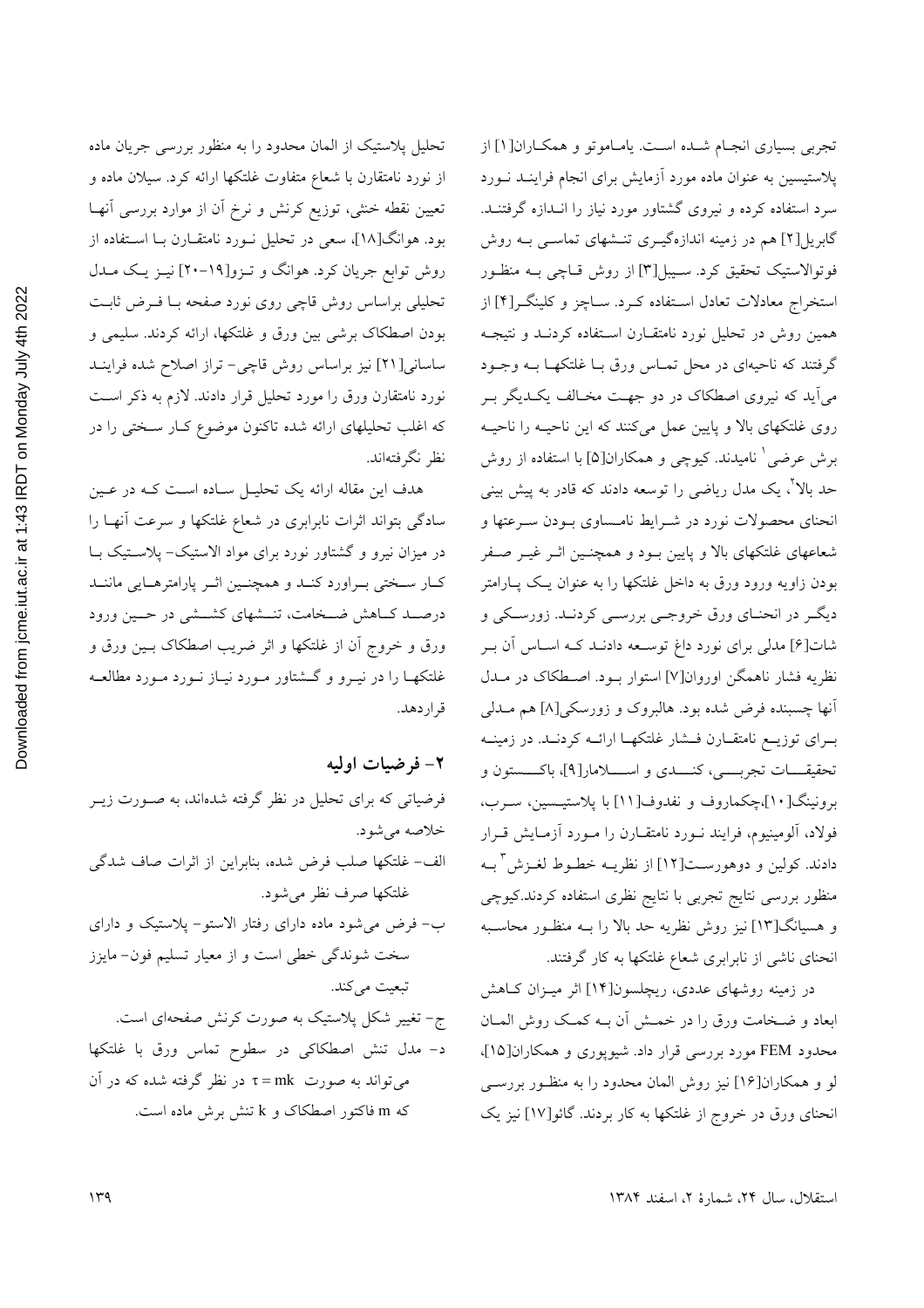شکل (۱) نمایی از فرایند نورد نامتقارن را نـشان مـی دهـد. در فرايند نورد ورق و صفحه قطر غلتكهـا در مقايــسه بــا طــول سطح تماس بزرگ بوده و میتوان طول سطح تماس غلتکهـا را با ورق يكسان فرض كرد. مهمترين شاخـصه ايــن نــوع فراينــد، وجود دو نقطه خنثى براى ورق در تمـاس بـا غلتكهـاى بـالا و پایین است. درصورت عـدم برابـری سـرعتهای دو غلتـک بـا يكديگر، محل نقطه خنثي بر روي غلتک بالا با پــايين، متفــاوت خواهد بود که در نتیجه سه ناحیه تغییر شکل پلاستیک در طول تماس ورق با غلتک به وجود خواهد آمـد. ايــن ســه ناحيــه در شکل (۱) به وضوح مشخص شده است.

در ناحیه I، سـرعت غلتکهـای بـالا و پـایین از ورق بیـشتر است، بنابراین جهت تـنش اصـطکاکی بـین ورق و غلتکهـا بـه سمت راندن ورق به داخل فضاى بين غلتكهاست. اما ناحيه III، سرعت ورق از غلتکها پیشی گرفته، نتیجتا ٌ تنش اصطکاکی در جهت عكس خروج ورق از فضاى بين غلتكهاست. ناحيـه II، ناحیه برش عرضی نامیده می شود که در نتیجـه نامتقـارن بـودن فرایند نورد به وجود می آید. اگر سرعت غلتک بالایی از پـایینی بیشتر باشد، محل نقطـه خنثـی بـرای غلتـک بـالایی بـه ســمت خروجي نزديكتر است.

با در نظر گرفتن المانی از ورق در هرسه ناحیه تغییر شکل پلاستیک مطابق شکل (۲)، تنـشهای اعمـال شـده بـر المـان در صفحه ورق  $\sigma_{\rm v}$  ،  $\sigma_{\rm v}$  و  $\tau_{\rm xv}$  هستند کـه مقـادير ايــن تنــشها وابسته به موقعیت المان در نواحی مختلف است. تـنش اعمـال شده بر المان قاچی عمودی مطـابق شـکل (۳) بـه صـورت زیـر براورد می شود.

با توجه به نامتقبارن ببودن فراینید و در نتیجیه آن، یکسان نبودن توزیع تنش نرمال و برشی نسبت به خط مرکزی ورق، از يك سيستم تنش معادل استفاده مي شود[٢١]. مؤلفه افقـي تـنش نرمال بر روى المان قاچى عبارت است از:

$$
q = \frac{1}{h} \int_{-h/2}^{h/2} \sigma_x dy
$$
 (1)

متوسط تنش برشی روی نیمه بالایی برای هـر المـان قـاچی بـه

6. 
$$
\overline{\tau}_1 = \frac{2}{h} \int_0^{h/2} \tau_{xy} dy
$$
  
\n $\overline{\tau}_2 = \frac{2}{h} \int_0^{0} \tau_{xy} dy$   
\n $\overline{\tau}_2 = \frac{2}{h} \int_0^{0} \tau_{xy} dy$   
\n $\overline{\tau}_2 = \frac{2}{h} \int_0^{0} \tau_{xy} dy$   
\n $\tau_{m+12}$   
\n7.  $\tau_{m+23}$   
\n7.  $\tau_{m+34}$   
\n7.  $\tau_{m+14}$   
\n8.  $\tau_{m+15}$   
\n9.  $\tau_{m+24}$   
\n10.  $\tau_{m+16}$   
\n11.  $\tau_{m+17}$   
\n12.  $\tau_{m+18}$   
\n13.  $\tau_{m+19}$   
\n14.  $\tau_{m+19}$   
\n15.  $\tau_{m+10}$   
\n16.  $\tau_{m+10}$   
\n17.  $\tau_{m+10}$   
\n18.  $\tau_{m+10}$   
\n19.  $\tau_{m+10}$   
\n10.  $\tau_{m+10}$   
\n11.  $\tau_{m+10}$   
\n12.  $\tau_{m+10}$   
\n13.  $\tau_{m+10}$   
\n14.  $\tau_{m+10}$   
\n15.  $\tau_{m+10}$   
\n16.  $\tau_{m+10}$   
\n17.  $\tau_{m+10}$   
\n18.  $\tau_{m+10}$   
\n19.  $\tau_{m+11}$   
\n10.  $\tau_{m+11}$   
\n11.  $\tau_{m+10}$   
\n12.  $\tau_{m+11}$   
\n13.  $\tau_{m+11}$   
\n14.  $\tau_{m+11}$   
\n15.  $\tau_{m+11}$   
\n17.  $\tau_{m+11}$   
\n18.  $\tau_{m+11}$   
\n19.  $\tau_{m+11}$ 

در معادلات بالا، <sub>T1</sub> و <sub>T2</sub> تـنش اصـطکاکم, ورق در تمـاس بـا  $\tau_1 = m_1 k_1$  خلتکهای بالا و پایین اسـت کـه مقــدار آن برابـر بــا و  $\tau_2 = m_2$  فسرض مسی شسود.  $m_1$  و  $m_2$  اعسدادی مثبست و کوچکتر از یک را اختیار میکنند.

 $(\Delta)$ 

k تنش برشبی در تـسلیم مـاده اسـت کـه مطـابق معیـار فـون مایزز  $\frac{\sigma_{\rm f}}{\sqrt{3}}$  تعیین میشود، در جـایی کـه  $\sigma_{\rm f}$  تـنش جـاری است. از آنجا که بر اساس نظریه خطوط لغزش، تنش برشـی در جهت ضخامت ورق از یک مقدار ماکزیمم در سطوح تماس بــه مقدار ناچیز در لایه میانی می رسد، با توجه بـه معـادلات(۲-۱) و(۲-۲)، متوسط تنش برشی در نیمـه بـالایی و پـایینی ورق بـه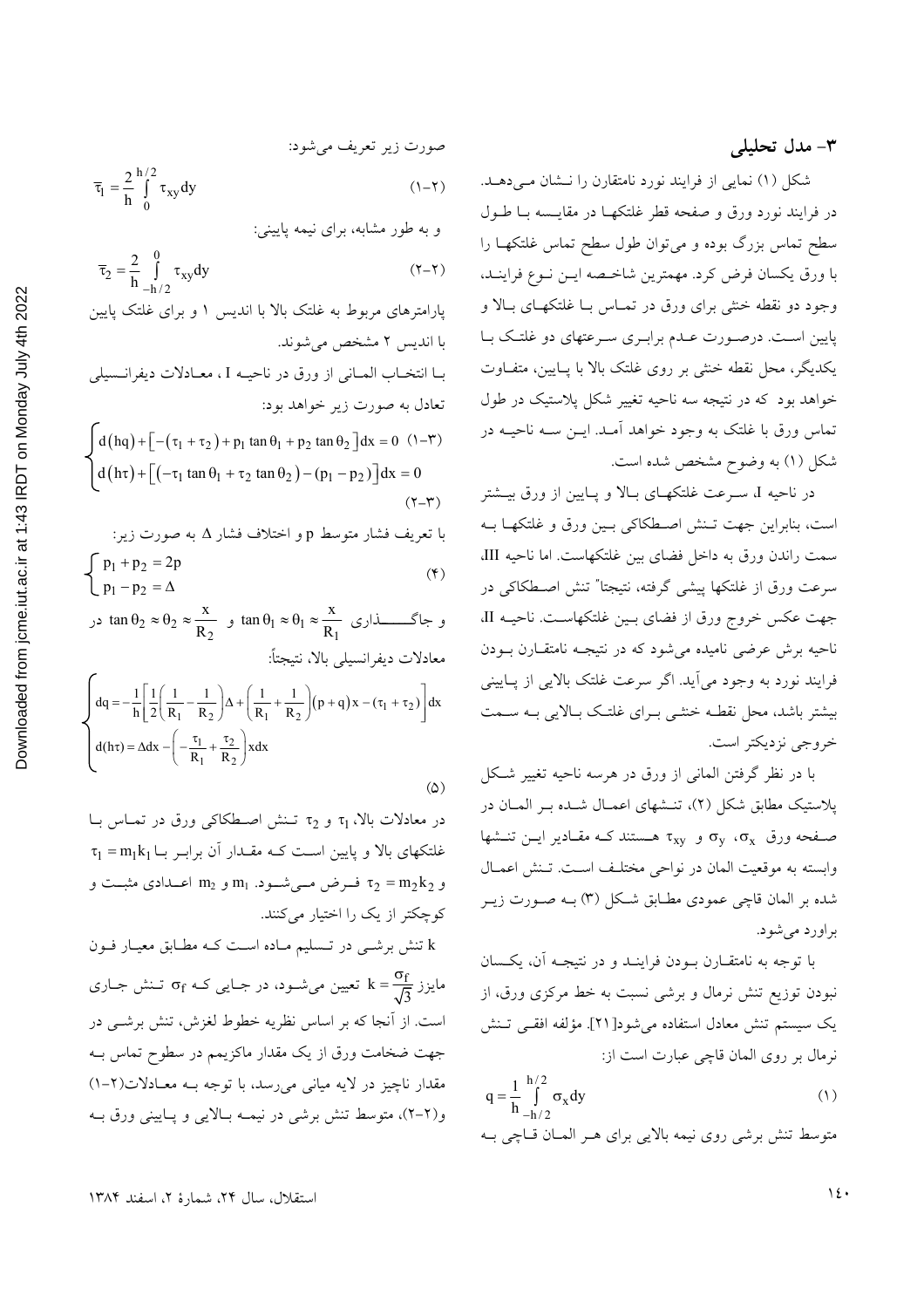

شکل۲– سیستم تنش فرضی بر هر المان ورق در هر ناحیه



شکل ۱– تصویر شماتیک نورد نامتقارن



شکل۳- سیستم تنش اعمالی بر المان قاچی عمودی در نا حیه I در فضای بین غلتکها

۴– معیار تسلیم

صورت زیر در نظر گرفته می شود:

$$
\overline{\tau}_1 = m_1 c_1 \frac{\overline{\sigma}_{f_1}}{\sqrt{3}} \tag{1-8}
$$

$$
\overline{\tau}_2 = m_2 c_2 \frac{\overline{\sigma}_{f_2}}{\sqrt{3}} \tag{7-8}
$$

نسبتهای c و c وابسته به پارامترهایی مانند هندسه فضای بین غلتکها بوده و مقادیرآن بین صفر و یک است[۲۰]، در حالی کـه m1 و m2 به ترتیب معرف فاکتور اصطکاک غلتک بـالایی و پاييني هستند.

با توجه به اَنکه تعـریض ورق در فراینـد نــورد ورق و صــفحه .<br>قابل صرف نظر است، شرایط کرنش صفحه ای برقــرار خواهــد بود:

$$
\epsilon_z = 0 \quad , \quad \tau_{yz} = \tau_{xz} = 0 \tag{V}
$$

با صرف نظر كردن از كرنش الاستيك ورق در شكاف غلتكها بـه دلیل بزرگ بودن مدول الاستیسیته وکم بودن تغییرات تنـشها در

استقلال، سال ٢۴، شمارهٔ ٢، اسفند ١٣٨۴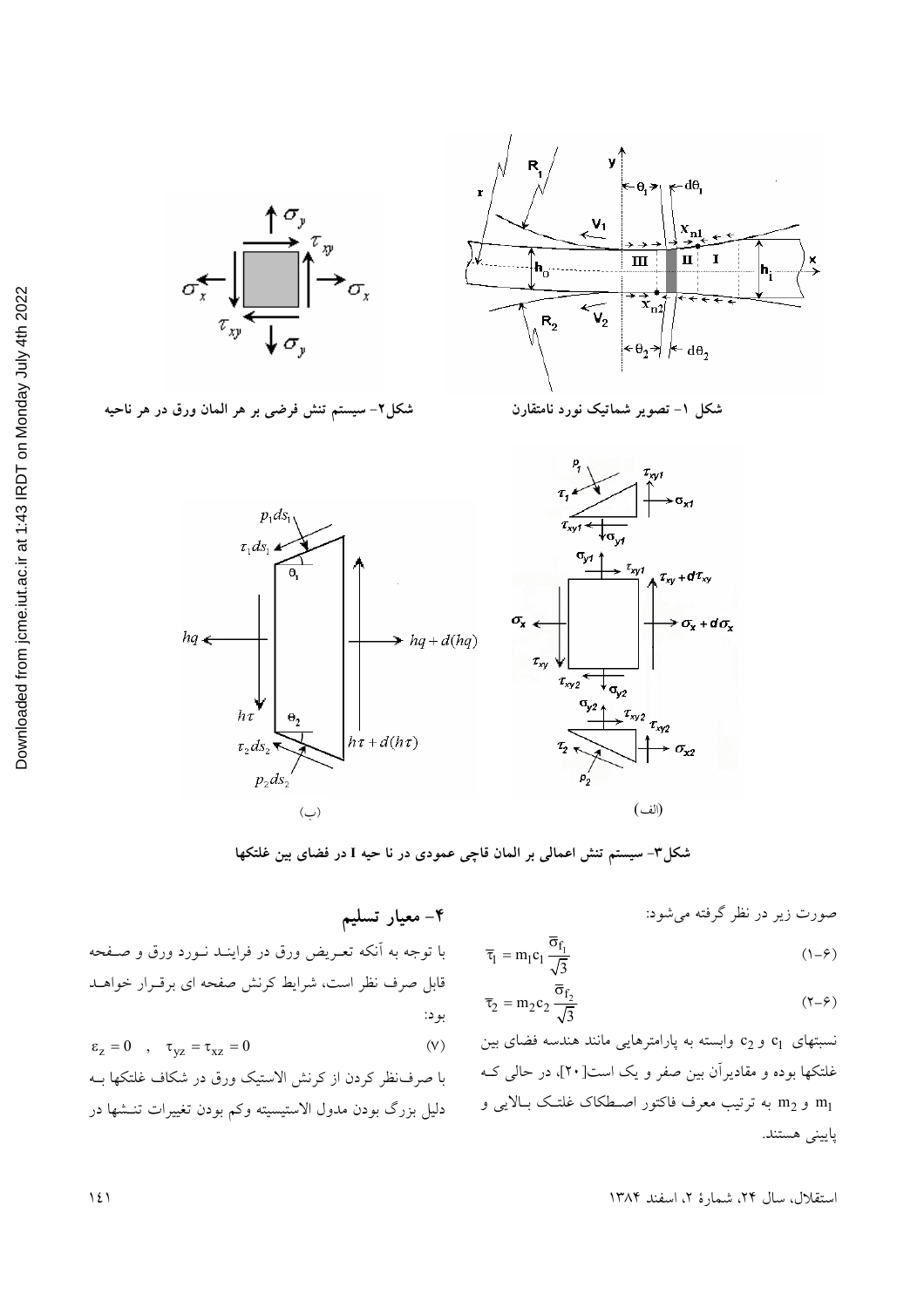$$
\sigma_{xm} - \overline{\sigma}_y = p + \sigma_{xm} - (\frac{\tau_1}{R_1} - \frac{\tau_2}{R_2})x
$$
 (19)

به عنوان متوسط تنش نرمال افقی و  $\sigma_\text{xm}$  میانگین تنش نرمال  $q = n\sigma_{xm}$  در نقاط مرزی در بالا و پایین المان به صورت تعریف میشود کـه n ضـریب وابــستهای بــه چگــونگی توزیــع پروفیل تنش نرمال افقی در مقطـع ورق اسـت. در صـورتـی کـه ضخامت ورق زیاد نباشد، میتوان ایــن توزیــع را بــه صــورت خطی در نظر گرفت کـه در ایـن حالـت n=1 مـی شـود و در نتيجه  $\sigma_{xm}$  وq برابر خواهند شد. حال با اعمال معادلـه (١٣) در معادله (۱۶):

$$
p + q = \overline{\sigma}_{f1} \left( \frac{1 - m_1^2 c_1^2}{3} \right)^{\frac{1}{2}} + \overline{\sigma}_{f2} \left( \frac{1 - m_2^2 c_2^2}{3} \right)^{\frac{1}{2}} + (\frac{\tau_1}{R_1} - \frac{\tau_2}{R_2}) x
$$
\n
$$
(1 \vee)
$$

می توان توزیع اختلاف فشار در ورق را از معادلـه (۳-۲) طبـق روند زير محاسبه كرد:

$$
d(h\tau) = \Delta dx - \left(-\frac{\tau_1}{R_1} + \frac{\tau_2}{R_2}\right) x dx \tag{1A}
$$

$$
\Delta = h \frac{d\tau}{dx} + \tau \frac{dh}{dx} + \left(-\frac{\tau_1}{R_1} + \frac{\tau_2}{R_2}\right) x \tag{14}
$$

و با تعریف تنش برشی به صورت متوسط در سـه ناحیـه تغییـر شکل در ناحیه I برابر خواهد بود:

$$
\overline{\tau} = \frac{-m_1 c_1 \frac{\overline{\sigma}_{f1}}{\sqrt{3}} h/2 + m_2 c_2 \frac{\overline{\sigma}_{f2}}{\sqrt{3}} h/2}{h}
$$
 (7.)

عملاً در محاسبات اختلاف بين تنش تسليم نيمه بالايي بــا نيمــه يساييني ورق قابسل صبرف نظركبردن بسوده، بسه نحسوي كسه با تقريب مناسبي  $\overline{\sigma}_{f1} \approx \overline{\sigma}_{f2} \approx \overline{\sigma}_{f}$  برقرار است، نتيجتاً :

$$
\bar{\tau} = (m_2 c_2 - m_1 c_1) \frac{G_f}{2\sqrt{3}}
$$
 (1)

$$
\overline{\tau} = \frac{-1}{2}(\overline{\tau}_1 + \overline{\tau}_2) = \frac{-1}{2}(m_1c_1 + m_2c_2)\frac{\sigma_f}{\sqrt{3}}\tag{YY}
$$
\n
$$
: III \text{ and } \overline{\tau}_1 = \frac{\sigma_f}{\sqrt{3}}
$$

$$
\overline{\tau} = (m_1 c_1 - m_2 c_2) \frac{\overline{\sigma}_f}{2\sqrt{3}}
$$
 (17)

این نواحی و با استفاده از قـانون جریــان،  $\sigma_{\rm z}$  بــه صــورت زیــر تعريف مي شود:

$$
\sigma_z = \frac{1}{2} (\sigma_x + \sigma_y) \tag{A}
$$

معیار تسلیم فون مایزز در هر نقطه دلخواه به صورت زیر نوشته مے شو د:

$$
(\sigma_x - \sigma_y)^2 + (\sigma_y - \sigma_z)^2 +
$$
  
\n
$$
(\sigma_z - \sigma_x)^2 + 6(\tau_{xy}^2 + \tau_{yz}^2 + \tau_{zx}^2) = 2\sigma_f^2
$$
\n(4)

جاگذاری معادلات (۷) و (۸) در معادله (۹) نتیجه می دهد:

$$
\frac{3}{2}(\sigma_x - \sigma_y)^2 + 6\tau_{xy}^2 = 2\sigma_f^2 \tag{1}
$$

باتوجه به تعریـف تـنش برشــی متوسـط در معــادلات (۶-۱) و (۲-۶)، معادله (۱۰) را برای بخش بالایی و پایینی ورق میتوان چنين نوشت:

$$
\overline{\sigma}_{x1} - \overline{\sigma}_{y1} = 2\overline{\sigma}_{f1}\sqrt{\frac{1 - m_1^2 c_1^2}{3}}\tag{11-1}
$$

$$
\overline{\sigma}_{x2} - \overline{\sigma}_{y2} = 2\overline{\sigma}_{f2} \sqrt{\frac{1 - m_2^2 c_2^2}{3}} \tag{11-5}
$$

و  $\overline{\sigma}_{f2}$  به ترتیب میزان تنش متوسط تسلیم در نیمه بالایی  $\overline{\sigma}_{f1}$ و پایینی ورق|ند که با توجه به شرایط کار سختی در ورق تعیین  $\cdot$ میشوند. با تعریف متوسط تنشهای q و  $\overline{\sigma}_{\rm v}$ ، به صورت زیر  $\overline{\sigma}_{x1} + \overline{\sigma}_{x2} = 2q$  $(11)$  $\overline{\sigma}_{v1} + \overline{\sigma}_{v2} = 2\overline{\sigma}_{v}$ 

$$
q - \overline{\sigma}_{y} = \overline{\sigma}_{f1} \left( \frac{1 - m_{1}^{2} c_{1}^{2}}{3} \right)^{\frac{1}{2}} + \overline{\sigma}_{f2} \left( \frac{1 - m_{2}^{2} c_{2}^{2}}{3} \right)^{\frac{1}{2}}
$$
(17)

با نوشتن معادله تعادل در راستای x و y برای المان مثلثی بالایی شکل (۳– ب) چنین نتیجه میدهد که:  $(\sigma_{x1} + p_1) \tan \theta_1 - (\tau_1 + \tau_{xv1}) = 0$  $(1-1)$  $(\tau_{xy1} - \tau_1) \tan \theta_1 - (\sigma_{y1} + p_1) = 0$  $(Y-1Y)$ 

ا تکرار معادلات تعادل (۱۴) برای المان مثلثی پایینی(در تماس  
با غلتک پایین) و مرتب کردن این معادلات و با دانستن اینکه  
tan 
$$
\theta_1 \approx \frac{x}{R_1}
$$
 tan  $\theta_2 \approx \frac{x}{R_2}$  tan  $\theta_1 \approx \frac{x}{R_1}$   

$$
\frac{\sigma_{x1} + \sigma_{x2}}{2} = \sigma_{xm}
$$

$$
\frac{\sigma_{y1} + \sigma_{y2}}{2} = \overline{\sigma}_y
$$
 (10)

 $127$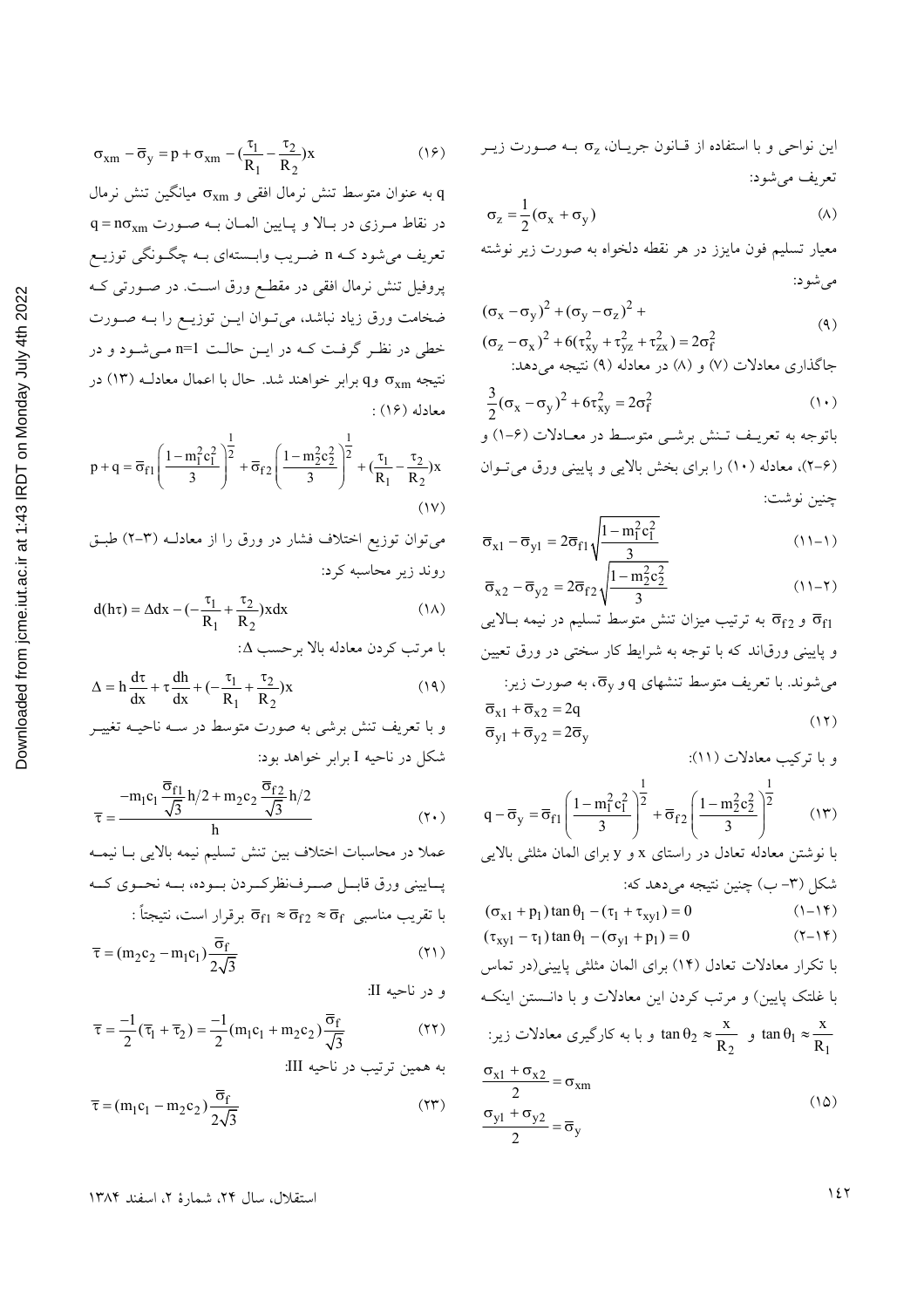$$
\begin{cases}\nj_4' = -\frac{j_4 R_m}{2} \\
j_4 = j_1 (A + B) + \frac{2}{R_m} j_3 \\
j_3 = -B\n\end{cases}
$$
\n(74)

$$
\begin{cases}\nj_1 = \frac{1}{2} \left( \frac{1}{R_1} - \frac{1}{R_2} \right) \\
j_5' = j_5 \sqrt{R_m / h_0} \\
j_5 = \frac{2}{R_m} j_2 \tau_e\n\end{cases} \tag{7.}
$$

$$
\begin{cases}\n\text{j}_2 = \text{k}_1 (1 - m_1^2 c_1^2)^{\frac{1}{2}} + \text{k}_2 (1 - m_2^2 c_2^2)^{\frac{1}{2}} \\
\text{A}\n\end{cases}
$$

$$
A = \begin{cases} (m_2c_2 - m_1c_1) \frac{\sigma_f}{R_m \sqrt{3}} & I \Leftrightarrow i \\ (m_1 + m_2) \frac{\overline{\sigma}_f}{R_m \sqrt{3}} & II \Leftrightarrow i \\ (m_1c_1 - m_2c_2) \frac{\overline{\sigma}_f}{R_m \sqrt{3}} & III \Leftrightarrow i \\ (m_1c_1 - m_2c_2) \frac{\overline{\sigma}_f}{R_m \sqrt{3}} & III \Leftrightarrow i \\ B = \begin{cases} -\frac{\tau_1}{R_1} + \frac{\tau_2}{R_2} & I \Leftrightarrow i \\ \frac{\tau_1}{R_1} + \frac{\tau_2}{R_2} & II \Leftrightarrow i \\ \frac{\tau_1}{R_1} - \frac{\tau_2}{R_2} & III \Leftrightarrow i \end{cases} \end{cases} (71)
$$

$$
p = j_2 + j_3 x - j'_4 \ln \left( \frac{x^2}{R_m h_\circ} + 1 \right) - j'_5 \tan^{-1} \left( \frac{x}{\sqrt{R_m h_\circ}} \right) - C
$$
\n(74)

با قرار دادن شرایط مرزی مربوط به تنش نرمال در معادله (۲۸)، مقدار ثابت مرزي C در هر ناحيه تعيين مي شود:

 $q_{II}\Big|_{x=x_{n_2}} = q_{III}\Big|_{x=x_{n_2}} q_{II}\Big|_{x=x_{n_1}} = q_{I}\Big|_{x=x_{n_1}} q\Big|_{x=1} = q_{in}$  $q|_{x=0} = q_{out}$ ,

$$
C_{I} = q_{in} - j'_{I4} \ln \frac{h_{i}}{h_{o}} - j'_{I5} \tan^{-1} \left( \frac{1}{\sqrt{R_{m} h_{o}}} \right)
$$
  

$$
C_{II} = (j'_{II4} - j'_{II4}) \ln \frac{h_{2}}{h_{o}} + (j'_{III5} - j'_{II5}) \tan^{-1} \frac{x_{n2}}{\sqrt{R_{m} h_{o}}} + q_{out}
$$
  

$$
C_{III} = q_{out}
$$

$$
h = h_{\circ} + \frac{x^2}{R_m} \tag{77}
$$

شعاع متوسط غلتکهاسـت. در نتیجـه جاگــذاری معــادلات (٢١-٢٢) در معادله(١٩)، معادله اختلاف فشار به دست خواهـد آمد:

$$
\Delta = \sqrt{\left[ (m_2 c_2 - m_1 c_1) \frac{\overline{\sigma}_f}{R_m \sqrt{3}} + (-\frac{\tau_1}{R_1} + \frac{\tau_2}{R_2}) \right] x \qquad I \quad \text{and} \quad \Delta = \sqrt{\left[ - (m_1 c_1 + m_2 c_2) \frac{\overline{\sigma}_f}{R_m \sqrt{3}} + (\frac{\tau_1}{R_1} + \frac{\tau_2}{R_2}) \right] x \qquad II \quad \text{and} \quad \Delta = \sqrt{\left[ (m_1 c_1 - m_2 c_2) \frac{\overline{\sigma}_f}{R_m \sqrt{3}} + (\frac{\tau_1}{R_1} - \frac{\tau_2}{R_2}) \right] x \qquad III \quad \text{and} \quad \Delta = \sqrt{\left[ (m_1 c_1 - m_2 c_2) \frac{\overline{\sigma}_f}{R_m \sqrt{3}} + (\frac{\tau_1}{R_1} - \frac{\tau_2}{R_2}) \right] x \qquad III \quad \text{and} \quad \Delta = \sqrt{\left[ (m_1 c_1 - m_2 c_2) \frac{\overline{\sigma}_f}{R_m \sqrt{3}} + (\frac{\tau_1}{R_1} - \frac{\tau_2}{R_2}) \right] x \qquad \text{and} \quad \Delta = \sqrt{\left[ (m_1 c_1 - m_2 c_2) \frac{\overline{\sigma}_f}{R_m \sqrt{3}} + (\frac{\tau_1}{R_1} - \frac{\tau_2}{R_2}) \right] x \qquad \text{and} \quad \Delta = \sqrt{\left[ (m_1 c_1 - m_2 c_2) \frac{\overline{\sigma}_f}{R_m \sqrt{3}} + (\frac{\tau_1}{R_1} - \frac{\tau_2}{R_2}) \right] x \qquad \text{and} \quad \Delta = \sqrt{\left[ (m_1 c_1 - m_2 c_2) \frac{\overline{\sigma}_f}{R_m \sqrt{3}} + (\frac{\tau_1}{R_1} - \frac{\tau_2}{R_2}) \right] x \qquad \text{and} \quad \Delta = \sqrt{\left[ (m_1 c_1 - m_2 c_2) \frac{\overline{\sigma}_f}{R_m \sqrt{3}} + (\frac{\tau_1}{R_1} - \frac{\tau_2}{R_2}) \right] x \qquad \text{and} \quad \Delta = \sqrt{\left[ (m_1 c_1 - m_2 c_2) \frac{\overline{\sigma}_f}{R_m \sqrt{3}} + (\frac{\
$$

به این ترتیب بـا ثابـت بـودن  $\bar{\sigma}_{\rm f}$  در نـواحی سـه گانـه داخـل كروشه مقدار ثابتى خواهد شد و بنابراين در اين نواحى Δ با x به صورت خطی تغییر مـیکنـد. در ایــن حــال اگرکلیــه مقــادیر  $R_1 = R_2$  و R<sub>1</sub> = R<sub>2</sub> فــــرض شــــوند.  $m_1 = m_2$  ، C<sub>1</sub> = C<sub>2</sub> شرایط نورد متقارن برقرار و ۵ برابر صفر میشود. با جاگـذاری معادله (۲۵) در معادله اول تعادل می توان توزیع کـشش نرمـال يكنواخت را به دست آورد.

$$
dq = -\frac{1}{h} \left\{ \frac{1}{2} \left( \frac{1}{R_1} - \frac{1}{R_2} \right) \Delta + \frac{2}{R_m} (p+q) + \tau_e \right\} dx \qquad (75)
$$

$$
\tau_e = \begin{cases}\n-(\tau_1 + \tau_2) & I \quad \text{if} \\
\tau_1 - \tau_2 & II \quad \text{if} \\
\tau_1 + \tau_2 & III \quad \text{if} \\
\end{cases}
$$
\n(7V)

با انتگرال گیری از معادله (۲۶)، توزیــع تـنش نرمــال در فاصــله دلخواه از x، به صورت زير تعريف مي شود:

$$
q = j_4' \ln\left(1 + \frac{x^2}{R_m h_0}\right) + j_5' \tan^{-1}\left(\frac{x}{\sqrt{R_m h_0}}\right) + C \qquad (\text{YA})
$$

ارامترهای 
$$
ji
$$
و  $ji$  در هر ناحیه چنین مشخص میشوند:

 $(\Upsilon \Upsilon)$ 

استقلال، سال ٢۴، شمارة ٢، اسفند ١٣٨۴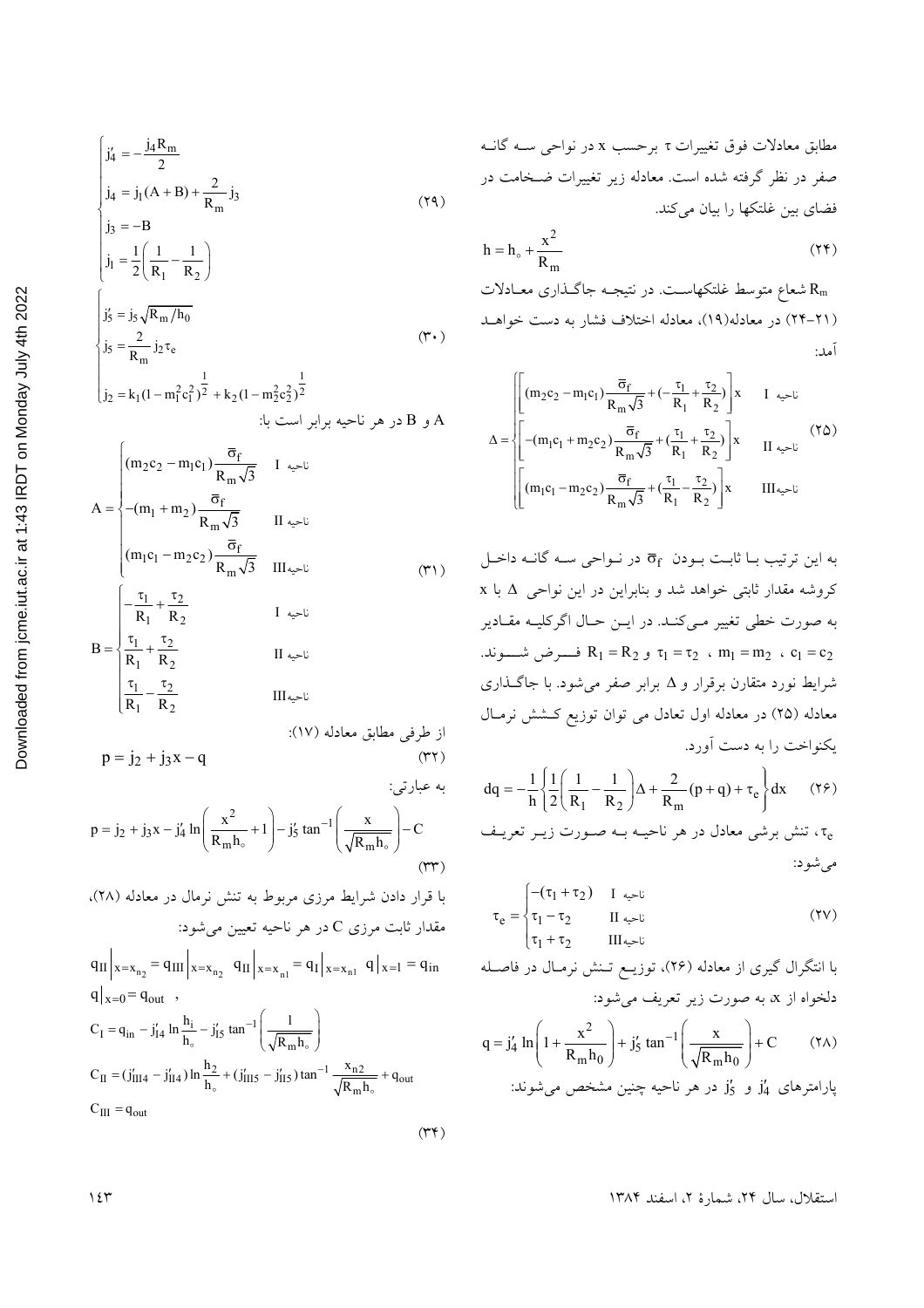$$
x_{n1} = \left\{ \frac{v_2}{v_1} x_{n2}^2 + (\frac{v_2}{v_1} - 1) R_m h_o \right\}^{\frac{1}{2}}
$$
 (72)

نقــاط خنثـــی  $x_{n1}$  و  $x_{n2}$  ودر نتیجـــه آن توزیــــع فـــشار میانگین p و تنش نرمال q تعیین می شـوند. معادلـهای بــا یــک مجھول (محل نقطه خنثی) است کـه از حـل آن یکـی ازنقـاط تعیین می شود. به منظور محاسبه نقطـه خنثـبی بعـدی از معادلـه فوق استفاده می شود.

$$
P = P_{I} + P_{II} + P_{III}
$$
 (Y9)

$$
P = \int_{0}^{1} pdx = \int_{x1}^{1} p_1 dx + \int_{x2}^{x_{n1}} p_{II} dx + \int_{0}^{x_{n2}} p_{III} dx
$$
  
\n
$$
P_I = (j_2 - C_I)(1 - x_{n1}) + \frac{j_{I3}}{2}(1^2 - x_{n1}^2) - j'_{I4} \left\{ (1 - x_{n1}) \ln \frac{h_i}{h_2} \right\}
$$
  
\n
$$
-2(1 - x_{n1}) + 2\sqrt{R_m h_0} \left( \tan^{-1} \frac{1}{\sqrt{R_m h_0}} - \tan^{-1} \frac{x_{n1}}{\sqrt{R_m h_0}} \right)
$$

$$
P_{II} = (j_2 - C_{II})(x_{n1} - x_{n2}) + \frac{J_{II3}}{2}(x_{n1}^2 - x_{n2}^2) - j'_{II4}
$$
  

$$
\left\{ (x_{n1} - x_{n2}) \ln \frac{h_2}{h_1} \right\}
$$
  

$$
-2(x_{n1} - x_{n2}) + 2\sqrt{R_m h_0}
$$
  

$$
\left( \tan^{-1} \frac{x_{n1}}{\sqrt{R_m h_0}} - \tan^{-1} \frac{x_{n2}}{\sqrt{R_m h_0}} \right)
$$
  

$$
P_{III} = (j_2 - C_{III}) x_{n2} + \frac{j_{III}}{2} x_{n2}^2 - j_{III4}
$$
  

$$
\left\{ x_{n2} \ln \frac{h_2}{h_0} - 2x_{n2} + 2\sqrt{R_m h_0} \tan^{-1} \frac{x_{n2}}{\sqrt{R_m h_0}} \right\}
$$
 (TV)

### ۵– محاسبه گشتاور غلتکها

با انتگرال گرفتن از ممان نیروی اصطکاکی در طـول قـوس تماس،  $T_1$  و  $T_2$  گشتاور غلتکهای بـالایی و پـایینی بـه صـورت زیر به دست می آید:

$$
T_{1} = R_{1} \left[ -\int_{0}^{x_{n_{2}}} m_{1} \overline{k}_{1} dx - \int_{x_{n_{2}}}^{x_{n_{1}}} m_{1} \overline{k}_{1} dx + \int_{x_{n_{1}}}^{1} m_{1} \overline{k}_{1} dx \right]
$$
  
\n
$$
T_{2} = R_{2} \left[ -\int_{0}^{x_{n_{2}}} m_{2} \overline{k}_{2} dx + \int_{x_{n_{2}}}^{1} m_{2} \overline{k}_{2} dx + \int_{x_{n_{1}}}^{1} m_{2} \overline{k}_{2} dx \right]
$$
  
\n
$$
(\tau \wedge)
$$
  
\n
$$
\sigma \wedge \tau
$$
  
\n
$$
T_{1} = m_{1} \overline{k}_{1} R_{1} (1 - 2x_{n_{1}})
$$
  
\n
$$
T_{2} = m_{2} \overline{k}_{2} R_{2} (1 - 2x_{n_{2}})
$$
  
\n
$$
T_{3} = m_{3} \overline{k}_{1} R_{3} (1 - 2x_{n_{1}})
$$
  
\n
$$
T_{4} = m_{4} \overline{k}_{1} R_{1} (1 - 2x_{n_{1}})
$$
  
\n
$$
T_{5} = m_{5} \overline{k}_{2} R_{2} (1 - 2x_{n_{2}})
$$
  
\n
$$
T_{6} = 0
$$
  
\n
$$
T_{7} = m_{6} \overline{k}_{1} R_{1} (1 - 2x_{n_{1}})
$$
  
\n
$$
T_{8} = 0
$$
  
\n
$$
T_{9} = 0
$$
  
\n
$$
T_{10} = 0
$$
  
\n
$$
T_{11} = m_{1} \overline{k}_{1} R_{1} (1 - 2x_{n_{1}})
$$
  
\n
$$
T_{12} = m_{2} \overline{k}_{2} R_{2} (1 - 2x_{n_{2}})
$$

$$
L = L^2 + 2k
$$
کشتاور کل اعمال شده در جهت انجام فرایند نورد برابر است با:  

$$
T = T_1 + T_2 = m_1\bar{k}_1R_1(1 - 2x_{n1}) + m_2\bar{k}_2R_2(1 - 2x_{n2})
$$
 (\*)

# ۶- بحث و نتیجهگیری

در این تحقیق، سعی شده است تا اثر پارامترهـای مشخـصه یک نورد نامتقارن بر نیرو وگشتاور نـورد و محـل نقطـه خنثـی مورد بررسی قرار گیرد.

نمبودار(۴)، تغییـرات نیـروی نـورد را بـرای یـک ورق بـا مشخصات داده شده، نـشان مـىدهـد. ايـن تغييـرات برحـسب شعاعهای دو غلتک و برای نسبتهای مختلف از سـرعتهای آنهـا، رسم شده است. مطابق شکل در یک نورد نامتقارن، با شعاعهای نامساوی دو غلتک و برای نسبت مشخصی از سرعت، افـزایش نسبت شعاع غلتک با سرعت پایینتر به شعاع غلتک بـا سـرعت بالاتر، منجر به افزایش میزان نیروی لازم برای انجام فرایند نورد میشود. بـا افــزایش نــسبت ســرعتهای دو غلتــک کــه یکــی از مشخصههای نورد نامتقارن است، بر میزان سیلان پلاستیک ورق افزوده شده و نتيجتا فشار توزيع شده بر روى ورق كاهش يافته و نیروی لازم در انجام فرایند نورد نیزکمتر میشود. بـا افـزایش میزان درصد کاهش ضخامت، میزان نیـروی نـورد نیـز افـزایش می یابد، اما می توان میزان این نیرو را با افزایش نسبت سـرعت، کاهش داد که در نمودار (۵) این تغییرات رسم شده است. نمودار(۶)، اثر افزایش نسبت سرعتها و افزایش درصد کاهش

استقلال، سال ٢۴، شمارهٔ ٢، اسفند ١٣٨۴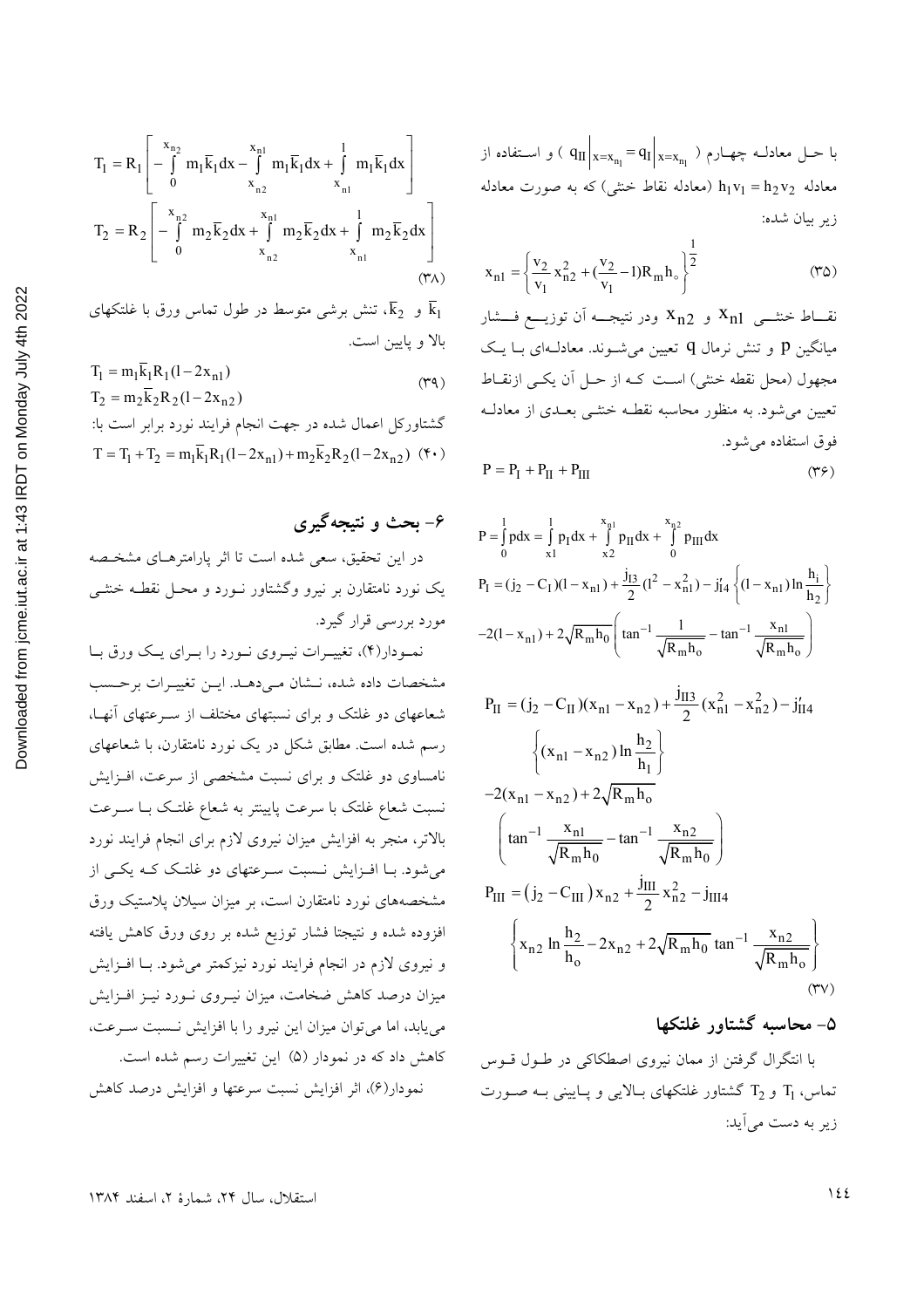

نمودار ۵– تغییرات نیروی نورد برحسب نسبت سرعتهای دو غلتک در کاهش ضخامتهای مختلف

 $\overline{1.1}$ 

 $\frac{1}{1.2}$ 

 $V_{2}/V_{1}$ 

استقلال، سال ۲۴، شمارهٔ ۲، اسفند ۱۳۸۴

 $\overline{1}4$ 

 $\frac{1}{1.3}$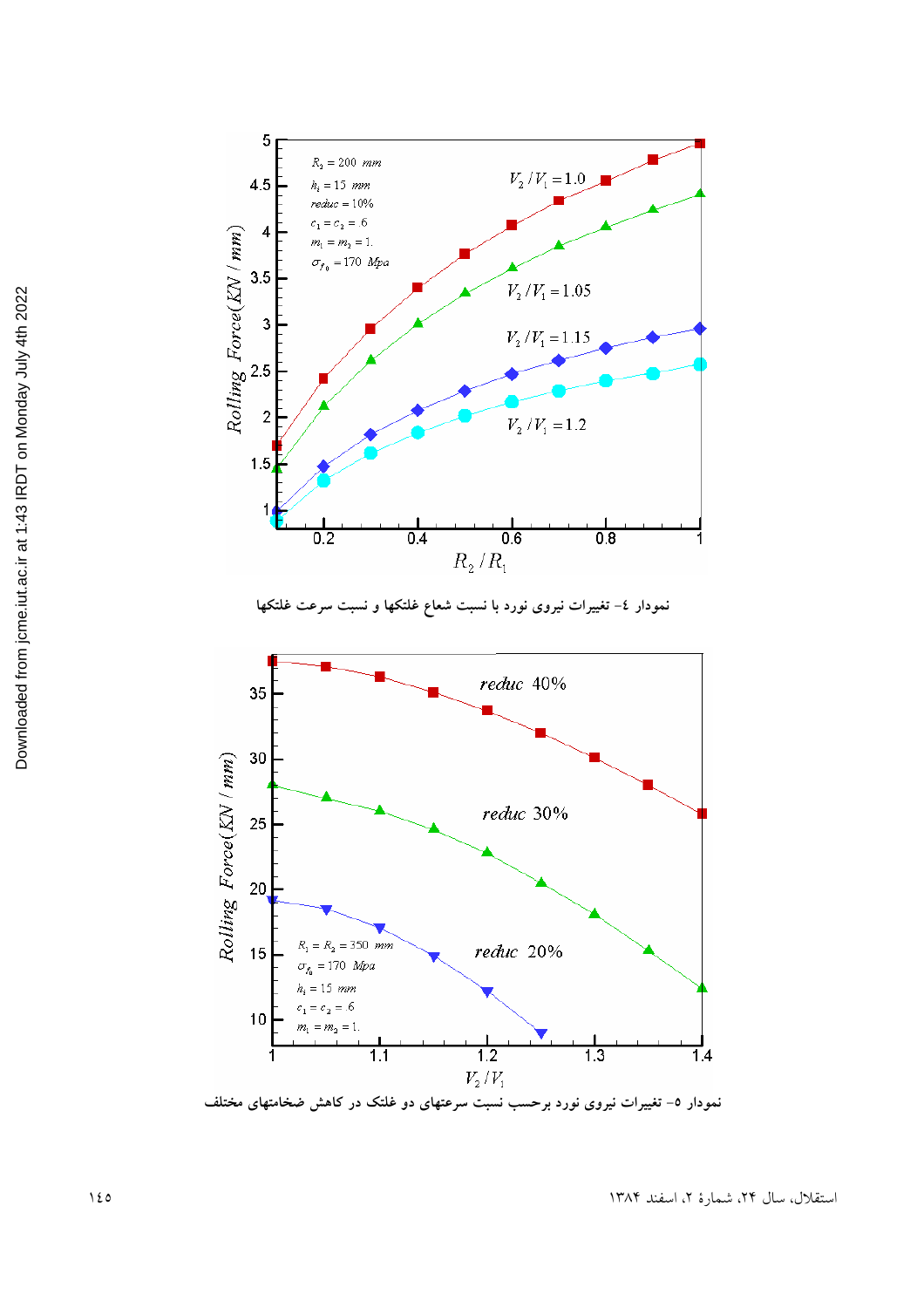

ضخامت بر روی گشتاور لازم نورد نشان مـیٖدهــد. بــا افــزایش میزان درصد کاهش در ضخامت خروجی، میزان تـوان مـصرفی به منظور ایجاد تغییـر شـکل پلاسـتیک تـا ضـخامت خروجـی افزوده شده، ولي با ازدياد نسبت سرعت دو غلتک، موجب جابه جایی نقاط خنثی شده، به طوری که نقطه خنثی روی غلتک بالا به سمت ورودی و برای غلتک پایینی به سمت خروجی حرکت می کند و مجموعا کاهش میزان گشتاور نهایی را به ازای افزایش نسبت سرعت نشان می دهد.

نمودار (۷) و (۸)، تاثیر پارامتر c را برحسب تغییرات نسبت سرعتها، بر روی نیرو وگشتاور مورد نیاز نورد نــشان مــی دهــد. پارامتر c، اثر تنش برشی را در جهت ضخامت ورق مشخص می کنـد. مـدل ریاضـی اوروان [۷] و سـلیمی [۲۱]، مقـدار c را حدود 0.6 پیش بینی میکنند. در تحلیل عددی نـورد بـه روش  $c_1 = c_2 = 0$  المان محدود مقدار بهينه آن 0.53 است[٢٢]. اگر 0=  $c_1$ در نظر گرفته شود، به معنای آن است کــه اثــر تــنش برشــی در

جهت ضخامت ورق صرفنظر شده است. با افزايش تاثير تنش برشی عرضی بر روی ضخامت ورق، میزان نیرو وگشتاور مورد نیاز انجام فرایند، کاهش می یابد. افزایش تاثیر تـنش برشـی در عمق ضخامت ورق موجب كاهش فستار روى ورق شـده، ايـن موضـوع توسـط معيـار تـسليم فـون مـايزز معـادلات(١١-١) و (١١-٢) قابل توجيه است.

نمودار(۹)، تاثیر نسبت سرعت غلتکهـا را برگـشتاور مـورد نیاز برای انجام فرایند نورد نشان مـیدهـد. همـان طـور کـه در نمسودار مسشخص است، اف زایش نسست سـرعتها کــه از مشخصههای یک فرایند نورد نامتقارن است، موجب کـاهش در میزان مصرف گشتاور نورد می شود. با افزایش میزان کـاهش در ضخامت ورق نیاز به توان مصرفی بالاتری میرود. این موضوع نیز در نمودار (۹) مشهود است.

نمودار(۱۰-الف)، اثر تنش کششی در ورود ورق بـه داخـل فضای بین غلتکها (پس کشش) را بر محـل نقطـه خنثـی نـشان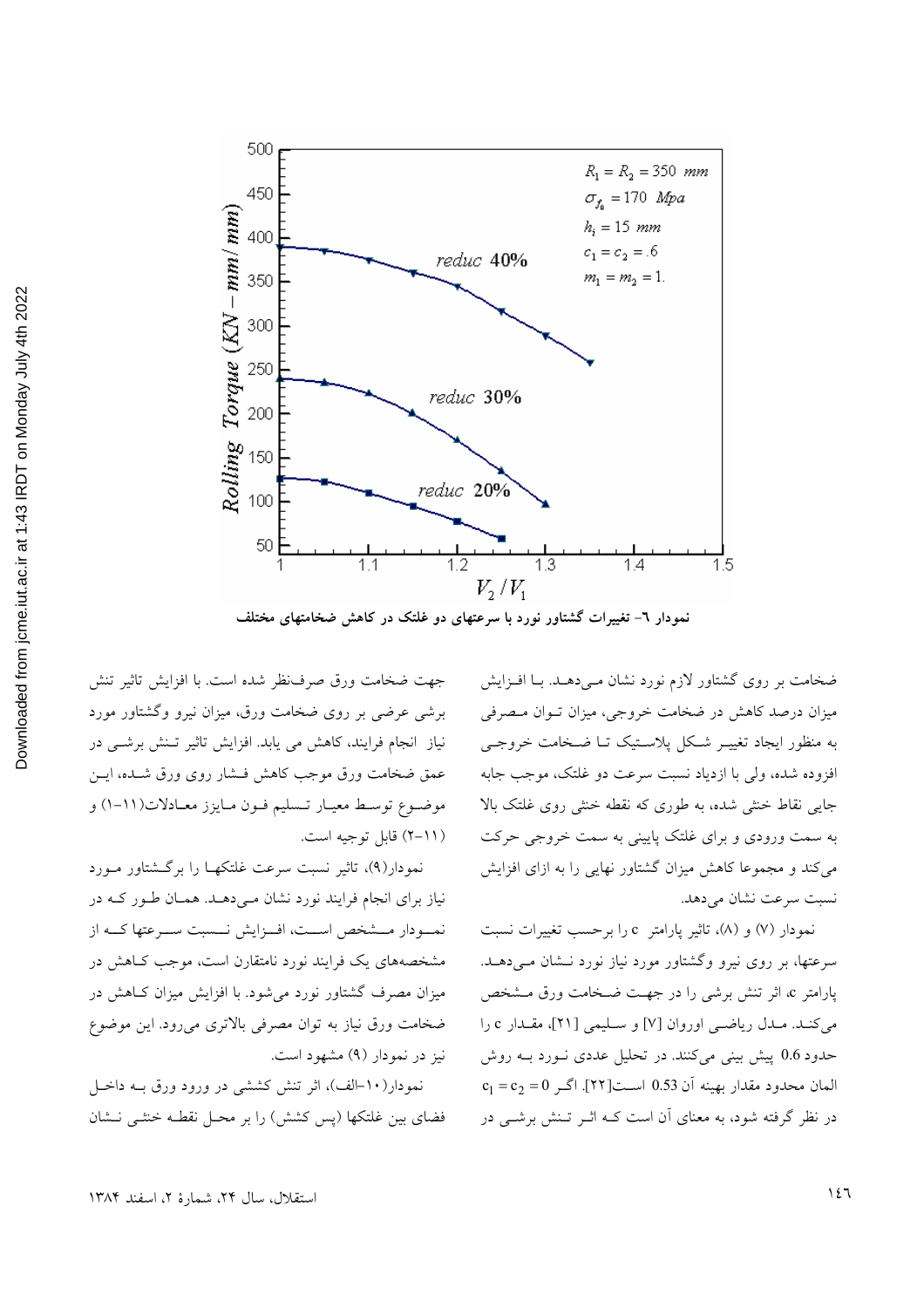

نمودار ۷- تاثیر پارامتر c بر نیروی نورد در نسبت سرعت غلتکهای مختلف

میدهد. اگر میزان تـنش کشـشی افـزایش یابـد، بـه منظـور بالانس نیروهای افقی وارد بر ورق محل نقطه خنثـی بـه سـمت محل خروج ورق حركت مي كند. بـا افـزايش ميـزان كـاهش در ضخامت، به منظور اعمال گــشتاور بيــشتري بــراي انجــام عمــل نورد، نقطه خنثى x<sub>n1</sub> به سمت خروجى حركت مى كنـد. چگونگی تغییـرات نقطـه خنثـی x<sub>n2</sub> نیـز از معادلـه(٣٥) قابـل حصول است که بیانگر جابه جایی اَن به سمت خروجی است.

مطابق نمودار(۱۰–ب)، با افـزایش میـزان تـنش کشـشی در ورود ورق به داخل فضای بین غلتکها، میزان گشتاور مورد نیـاز برای راندن ورق به داخل غلتکها افزایش مییابد.

نمودارهای(١١-الف) و (١١-ب)، اثر افزایش تنش كششى در خروج ورق را بر محل نقاط خنثـی و میـزان گـشتاور نــورد نشان میدهند. با افزایش تنش کششی، میزان گشتاور مورد نیـاز کاهش می پابد و محل نقطـه خنثـبی بـر روی غلتـک بـالایی بـه منظور بالانس نیروهای افقے اعمیال شده بے ورق بـه سـمت ورودي ورق حركت مي كند و متعاقب أن بـا توجـه بـه معادلـه ثبات حجم، معادله(۳۵) نقطه خنثی بروی غلتـک پـایین نیـز بــه

طرف ورودي جابه جا مي شود.

نمودار(١٢) حد افزايش نسبت سرعتهاى دو غلتك را نـشان میدهد. به عنوان نمونـه بـرای ٢٠٪ كـاهش در ضـخامت ورق، می توان با افزایش نسبت سرعتها، میزان گشتاور نیـروی نـورد را کاهش داد. اما این میزان کاهش دارای محدودیتی است. چنانچه اگر این نسبت برای مـوقعی کـه تـنش کشـشی خروجـی صـفر باشد، برابر ١/٣ باشد، نقطه خنثى در غلتك بالا بـه نقطـه ورود ورق به غلتکها و در غلتک پایین به نقطه خروج ورق از غلتکها، جابه جا مي شود و عملاً" در اين وضعيت، ورق فقط در معرض لغزش قرار دارد و فرایند نورد به ای نسبتهای ۱/۳ بـه بالا، بـه خوبی انجام نمیشود. این نسبت سرعت، با افزایش میزان تـنش کششی در خروج، کاهش می یابد.

نمودارهای(۱۳) و (۱۴) تغییرات نیروی و گشتاور نورد را برحسب تغییرات فاکتورH نشان می دهند. افـزایشH بـه معنـای افزایش میزان سبخت شبوندگی خطبی ورق تحت تغییرشکل پلاستیک و در واقع بالا رفتن تنش تـسلیم ورق اسـت. در ایـن حـال میزان فشـــار بیشتــری از طــرف غلتک برروی ورق برای

استقلال، سال ٢۴، شمارهٔ ٢، اسفند ١٣٨۴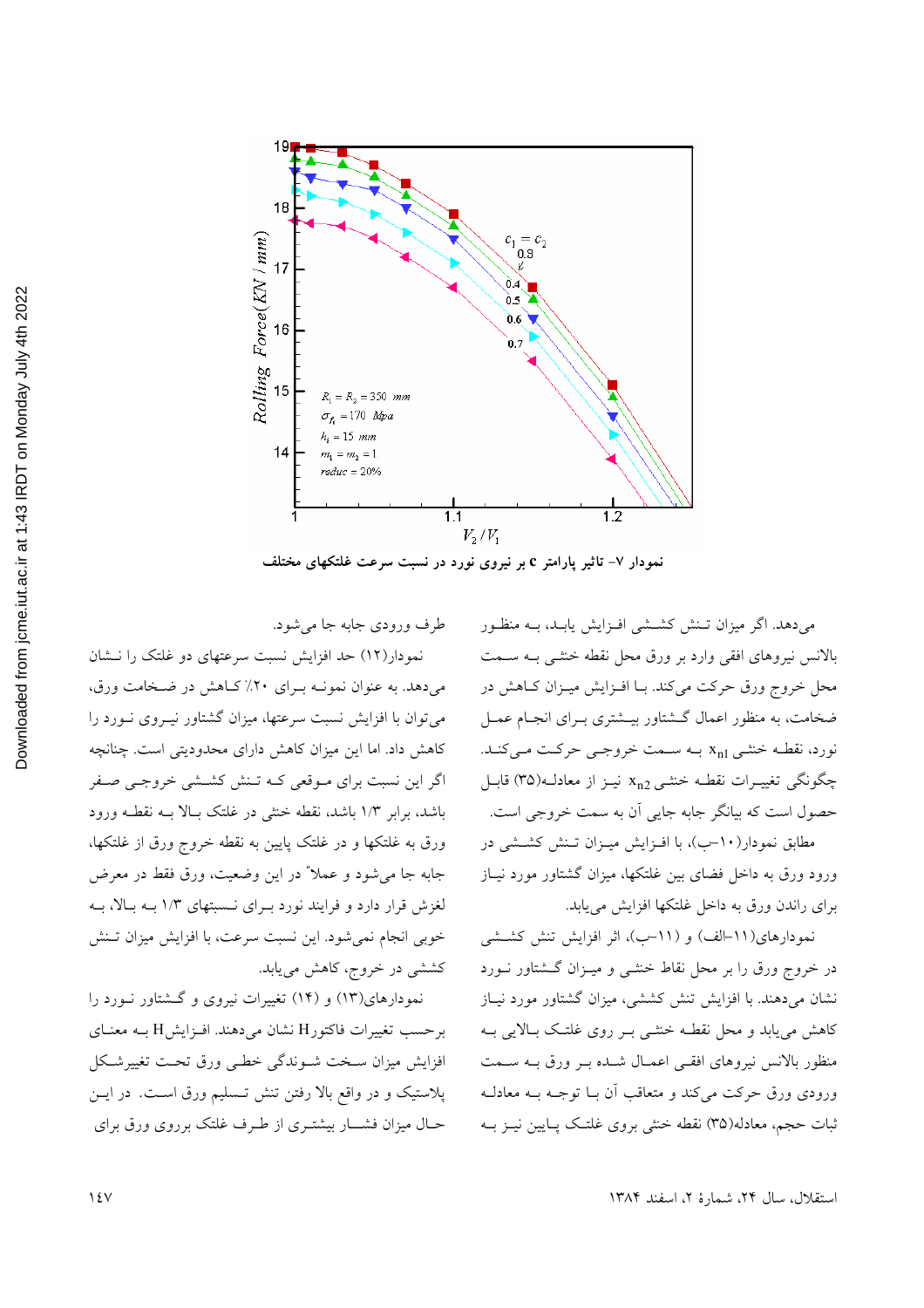

نمودار ۹– مقایسهای از مدل حاضر و مدل هوانگ [۱۹] در رابطه تغییرات گشتاور نورد با نسبت سرعتهای در غلتک در کاهش ضخامتهای مختلف

قلال، سال ۲۴، شمارهٔ ۲، اسفند ۱۳۸۴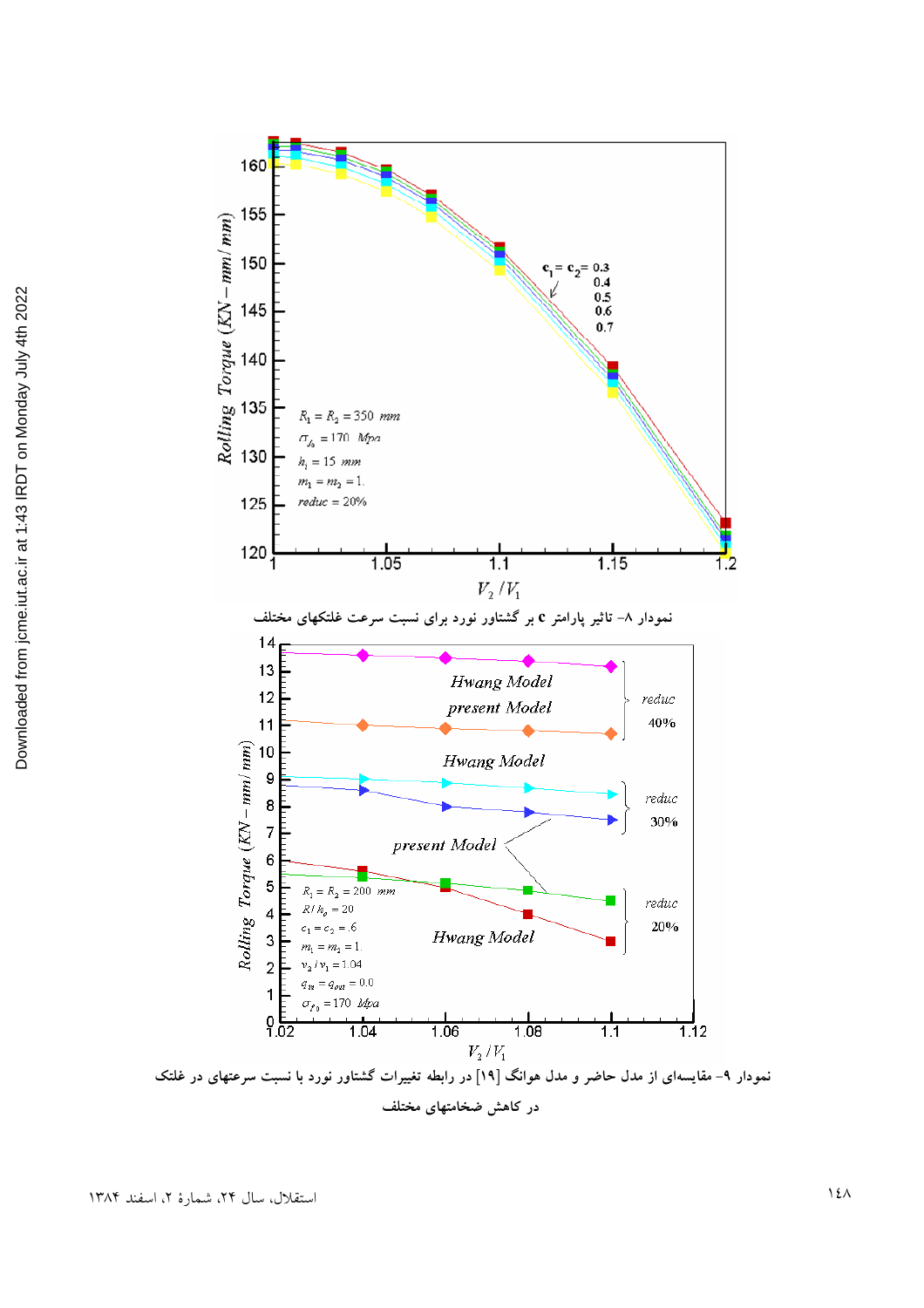

نمودار ۱۰-الف اثر کشش از پشت بر موقعیت نقطه خنثی در کاهش ضخامتهای مختلف

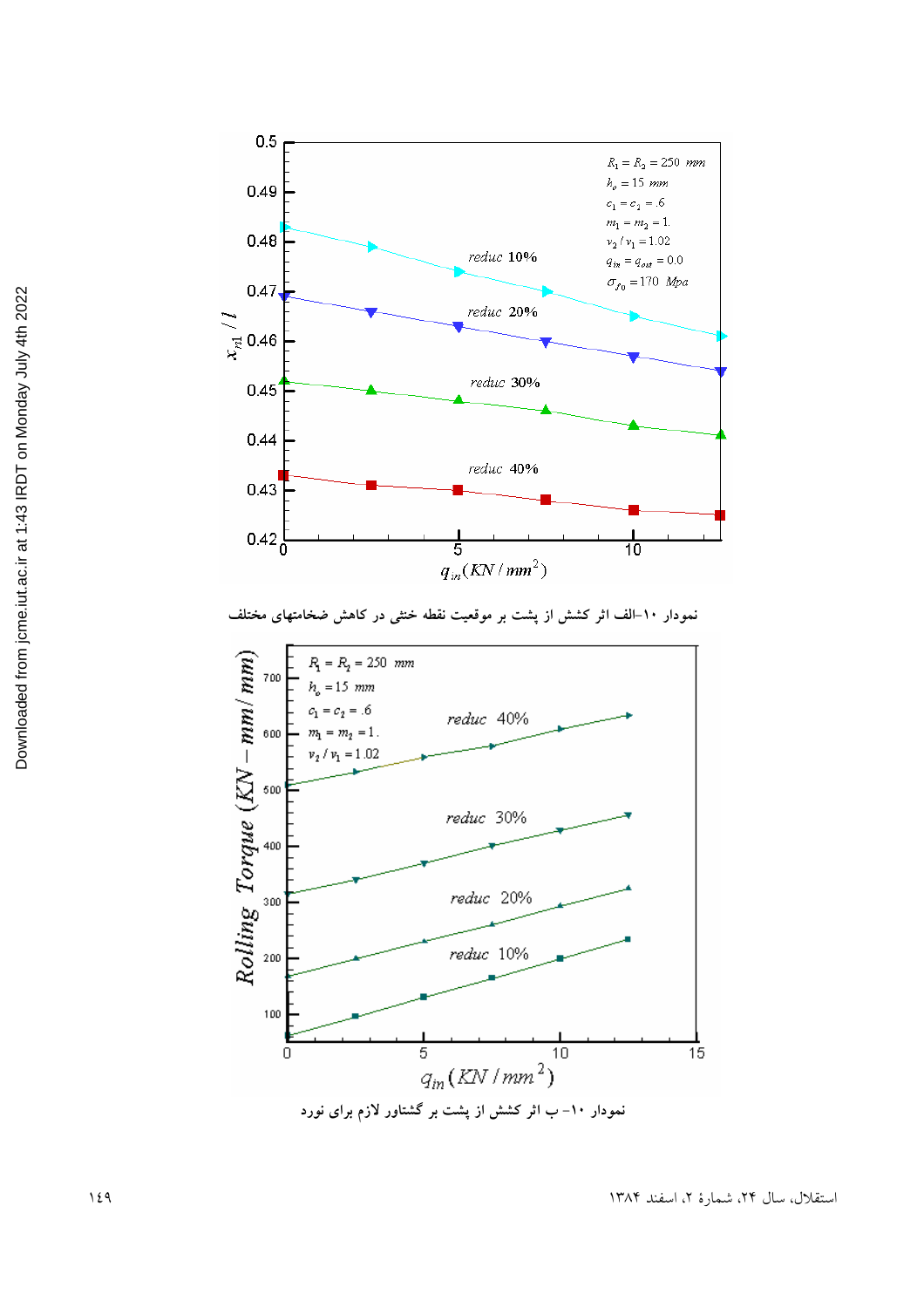

.<br>نمودار ۱۱– ب اثر کشش از جلو بر گشتاور لازم برای نورد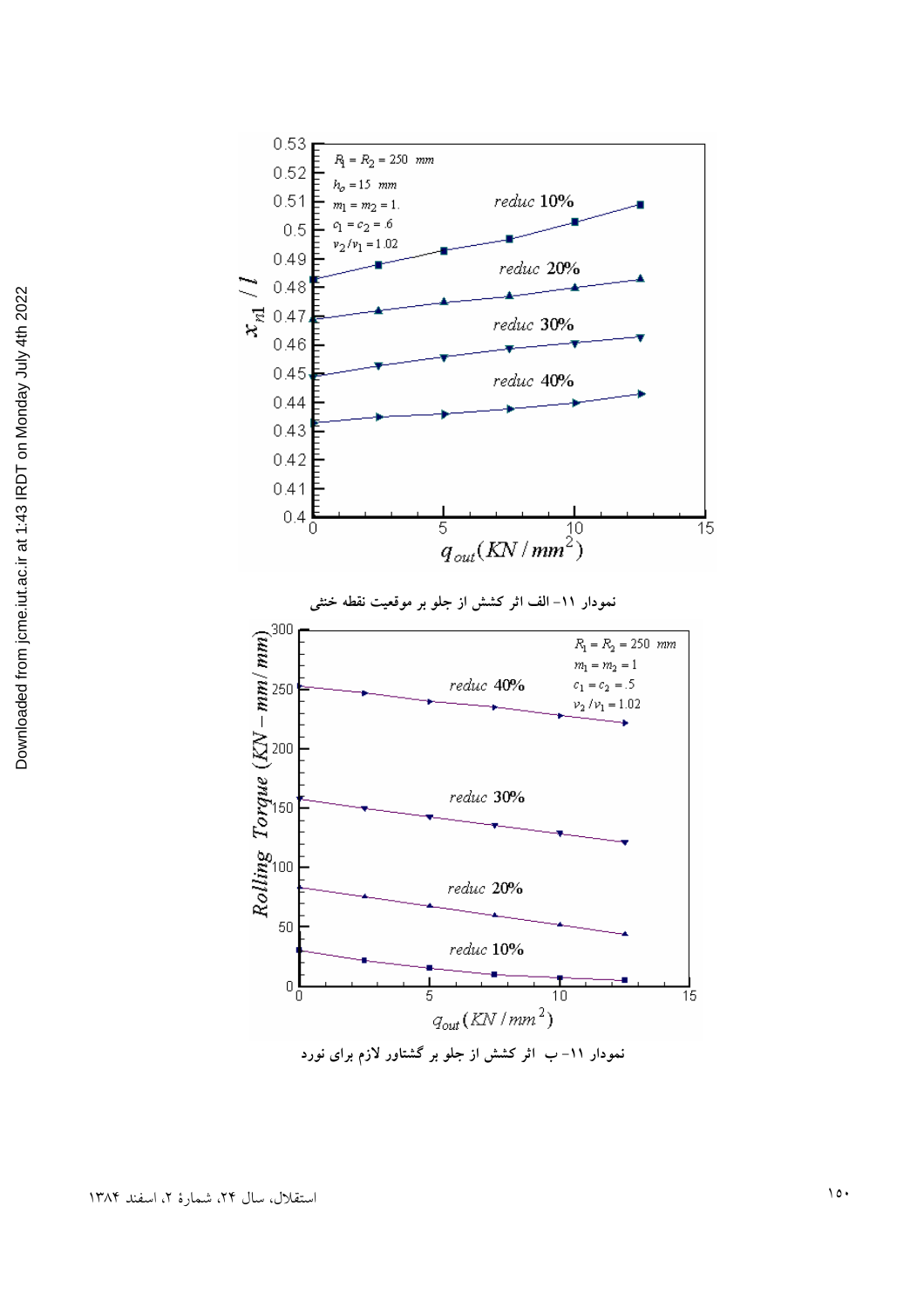

استقلال، سال ۲۴، شمارهٔ ۲، اسفند ۱۳۸۴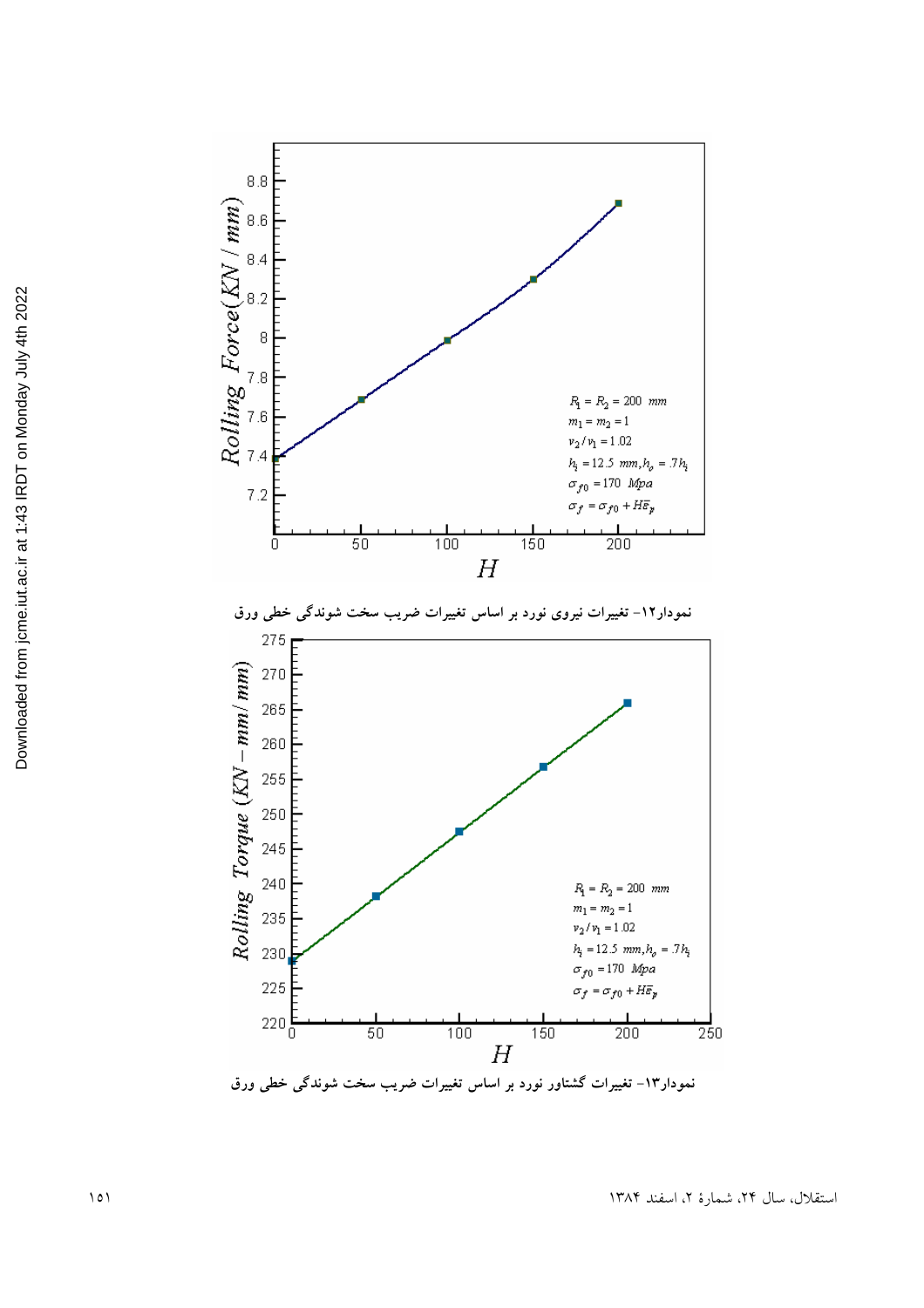

نمودار ۱۵– تغییرات نیروی لازم برای نورد در نسبتهای شعاع مختلف دو غلتک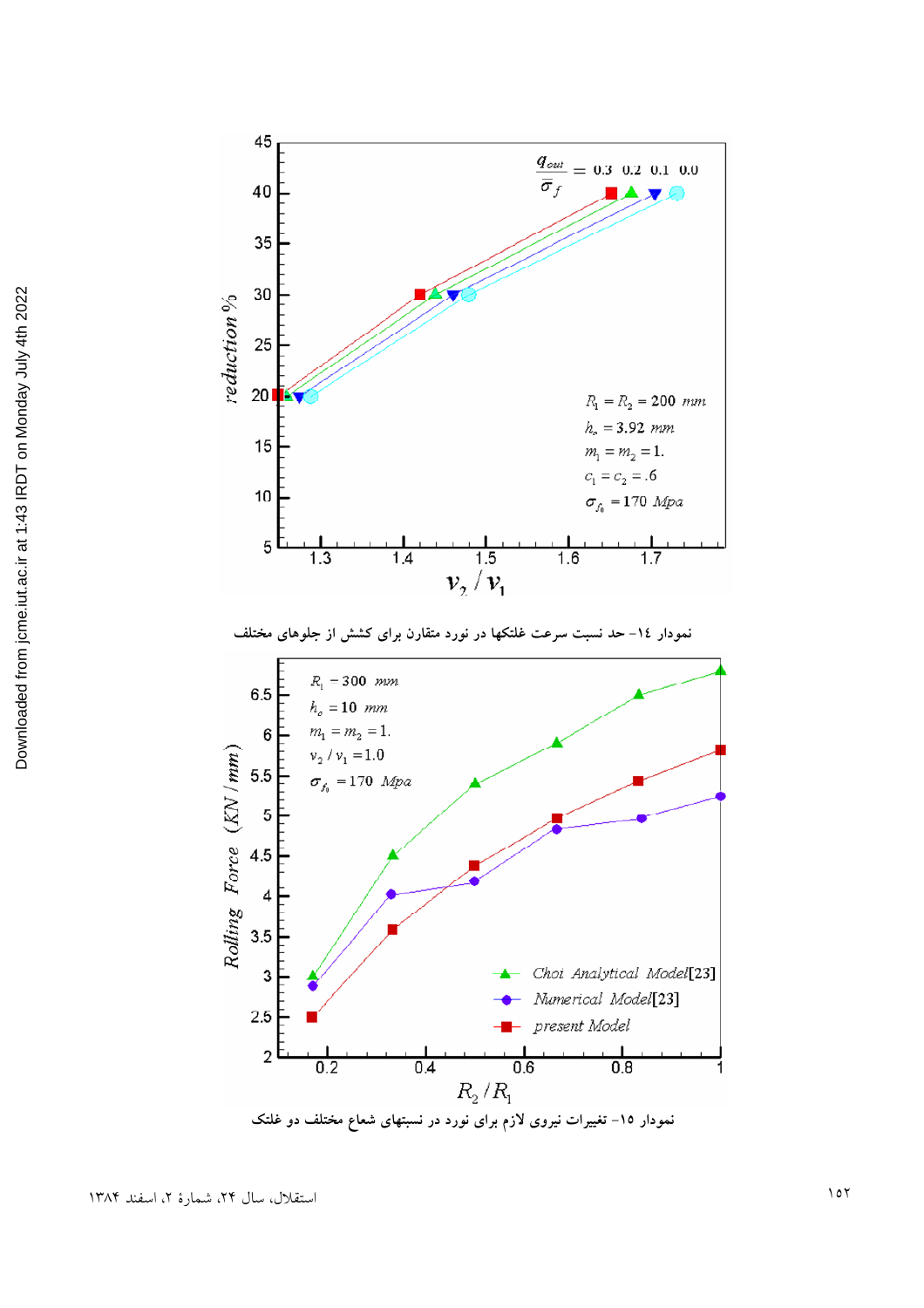

نمودار ١٦- مقایسه نیروی نورد به دست آمده از مدل حاضر با مدل هوانگ[ ١٩] و نتایج تجربی[٢٤]

چوی- شین ارائه می کند که عمدتا به دلیل در نظرگرفتن تـنش برشی در جهت ضخامت در این مدل است. در نمودار(١٦)، میزان نیروی نورد بـه منظـور انجـام فراینـد نورد نامتقارن مطابق مشخصات داده شده، توسط مدل حاضـر و مدل هوانگ[۱۹] و نتايج تجربي[۲٤] مقايسه شـده اسـت. مـدل هوانگ از توزیع تـنش برشـی در طـول ضـخامت ورق صـرف نظرکرده، در نتیجه فشار بیـشتری را بـرووی غلتکهـا بـه دسـت آورده که در نهایت نیروی نورد بیشتری محاسبه شده است ک از نتايج آزمايشگاهي فاصله بيشتري دارد. مدل حاضر با قابليت محاسبه و تعیین تنش برشی در طول ضخامت ورق، بـه مقـادیر تجربي نزديكتر است.

ایجاد تغییر شکل پلاستیک مورد نیاز است. بنـابراین بـر نیـروی مورد نیاز نورد افزوده میشود و از آن جایی کـه گـشتاور نــورد رابطه مستقيمي بــا تــنش اصــطكاكي در ســطح تمــاس ورق بــا غلتک τ = mk دارد، تغییرات گشتاور نیز سـیر صـعودی پیـدا مې کند.

در نمودار(١٥) رابطه بين نيروي لازم براي نـورد بـا نـسبت شعاعها بررسی شده است. با افزایش نسبت شعاع غلتکها کـه از مشخصه نورد نامتقارن است، میزان نیـروی نــورد کــاهش یافتــه است که مدل حاضر با مدل تحلیلی چـوی- شـین[۲۳] و روش عددی به کار رفته توسط او مقایسه شده است. همـان طـور کـه دیده می شود مدل حاضر پیش بینمی بهتری از مدل تحلیلی

واژه نامه

3. slip lines method

2. upper bound method

1. cross shear region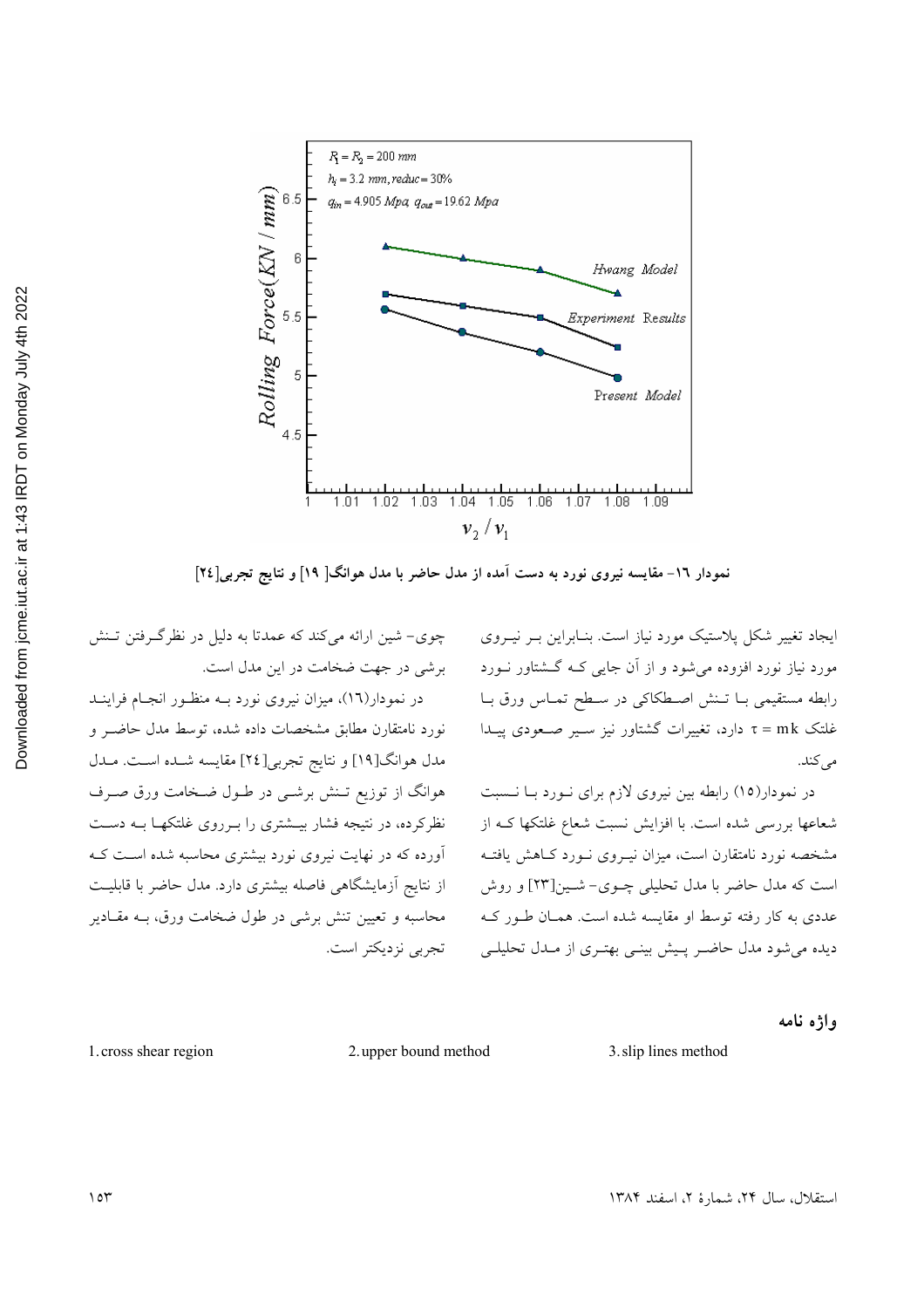- 1. Yamamoto, H., and Kawanami, T., "Study on Asymmetrical Rolling (Plasticine Strain Analysis)," Proceeding of S. 57 Conference Soc. Technol. Plasticity, 65, 1987 (In Japanese language). Vol. 65, 1987.
- 2. Ghobrial, M.A., "A photo-Elastic Investigation on the Contact Stresses Developed in Rolls During Asymmetrical Flat Rolling," International Journal of Mechanical Science Vol. 31, p. 75, 1989.
- 3. Siebel, E., "Zur Theories des Walzvoganges bei Ungleich Angetriebenen Walzen," Archiv fur das Eisenhuettenwesen Vol. 15, p. 125, 1941.
- 4. Sachs, G., and Klingler, L.J., "The Flow of Metals Through Tools of Circular Contour," J. App. Mech. Vol.14, p.88,1947.
- 5. Kiuchi, M., Hsiang, S.H., and Hawang, Y.M., "Analytical Model of Asymmetrical Rolling Process of sheets," Proc.,  $4^{th}$  Int. Steel Rolling Conf. F4.1, 1987.
- 6. Zorowski, C.F., and Shutt, A., "Analysis of the Load and Torque Characteristics of Single-Roll Drive Mills," Int. Res. In Prod. Eng. A.S.M.E. Pittsburgh, 1963; P.380.
- 7. Orowan E. "The Calculation of Roll Pressure in Hot and Cold Flat Rolling,". Proceeding of Institution of Mechanical Engineers, London, Vol.150, No.4, p.140, 1943.
- 8. Holbrook, L., and Zorowski, C.F., "Effects of Nonsymmetry in Strip Rolling,"  $J.$  Eng. Ind B88, 401, 1966.
- 9. Kennedy, G.E., and Slamar, F. "Turn-up and Turn-Down in Hot rolling," Iron and Steel Engineer, Vol. 35, p. 71, 1958.
- 10. Buxton, S.A, and Browning, S.C., "Turn-up and Turn-Down in Hot Rolling: A Study on a Model Mill Using Plasticine," J. Mech. Engng. Sci, Vol. 14, p. 245, 1972.
- 11. Chekmarev, A.P., and Nefedov, A.A., "Obrabotka Metallov Davleniem, 4, 2 (British Library Translation R.T.S. 8939)," 1956.
- 12. Collins, I.F., Dewhurst, P., "A Slip-Line Field <sub>of</sub> Asymmetrical Analysis Hot Rolling." International Journal of Mechanical Science, Vol. 17, p. 643, 1975.
- 13. Kiuchi, M.M., and Hsiang, S., "Analytical Model of Asymmetrical Rolling Process of Sheets," Proc. 14th NAMRC, Society of Manufacturing Engrs., Minneapolis, p.384, 1986.
- 14. Richelsen, A.B., "Elastic -Plastic Analysis of the Stress and Strain Distribution in Asymmetric Rolling." International Journal of Mechanical Sciences Vol. 39, p.1199, 1997.
- 15. Shivpuri, R., Chou, P.C., and Lau, C.W., 'Finite Element Investigation of Curling in Nonsymmetrical Rolling of Sheet," International Journal of Mechanical Science, Vol. 30, p. 625, 1988;
- 16. Lu, L-S., Harrer, O-K., Schwenzfeier, W., and Fischer, F.D., "Analysis of the Bending of the Rolling Material in Asymmetrical Sheet Rolling," International Journal of Mechanical Engineering Sciences Vol. 42, p. 49, 2000.
- 17. Cao, G.R., Hall, F.R., Hartly, P., Pillinger, I., Sturgress, C.E.N., Tompson W., and Freshwater, I., "Elastic Plastic Finite Element of Asymmetrical Rolling," Proc. Of  $I^{st}$  Int Conference on Modeling of Metal Rolling Processes, the Institute of Material, London, pp. 582-552, 1993
- 18. Hwang, Y.M., and Chen T.H., "Analysis of Asymmetrical Rolling by Stream Function method," JSME, Vol. 39, p. 598, 1996.
- 19. Hwang, Y.M., and Tzou, G.Y., "Analytical and Experimental Study on Asymmetrical Sheet Rolling," International Journal of Mechanical<br>Science., Vol. 39, pp. 289-303, 1997.
- 20. Hwang Y.M, and Tzou G.Y., "An Analytical Approach to Asymmetrical Hot-Sheet Rolling Considering the Effects of the Shear Stress and Internal Moment at the Rolling Gap," Journal of Material and Processing Technology, Vol. 52, pp. 399-434, 1995.
- 21. Salimi, M., and Sassani, F., "Modified Slab Analysis of Asymmetrical Plate Rolling," International Journal of Mechanical Science, Vol. 44, pp.1999-2023, 2002.
- 22. Lalli L.A., "An Analytical Rolling Model Including Through Thickness Shear Stress Distribution," ASME Journal of Engineering Material and Technology, Vol 1 pp.106-116,1984.
- 23. Choi, Y.R., and Shin, J. G., "Analysis of Asymmetric Roller Forming Using Finite Element Method and Slab Method," Proceedings of the 2000 Ship Production Symposium, SNAME, August 2000, Williamsburg, Virginia, U.S.A.
- 24. Mikami M., Shinya S., Koide S., Shinozaki H., "The Property of the Asymmetrical Hot Strip Rolling," Proc. 33rd Joint Conf. JSTP, Vol.9, 1982.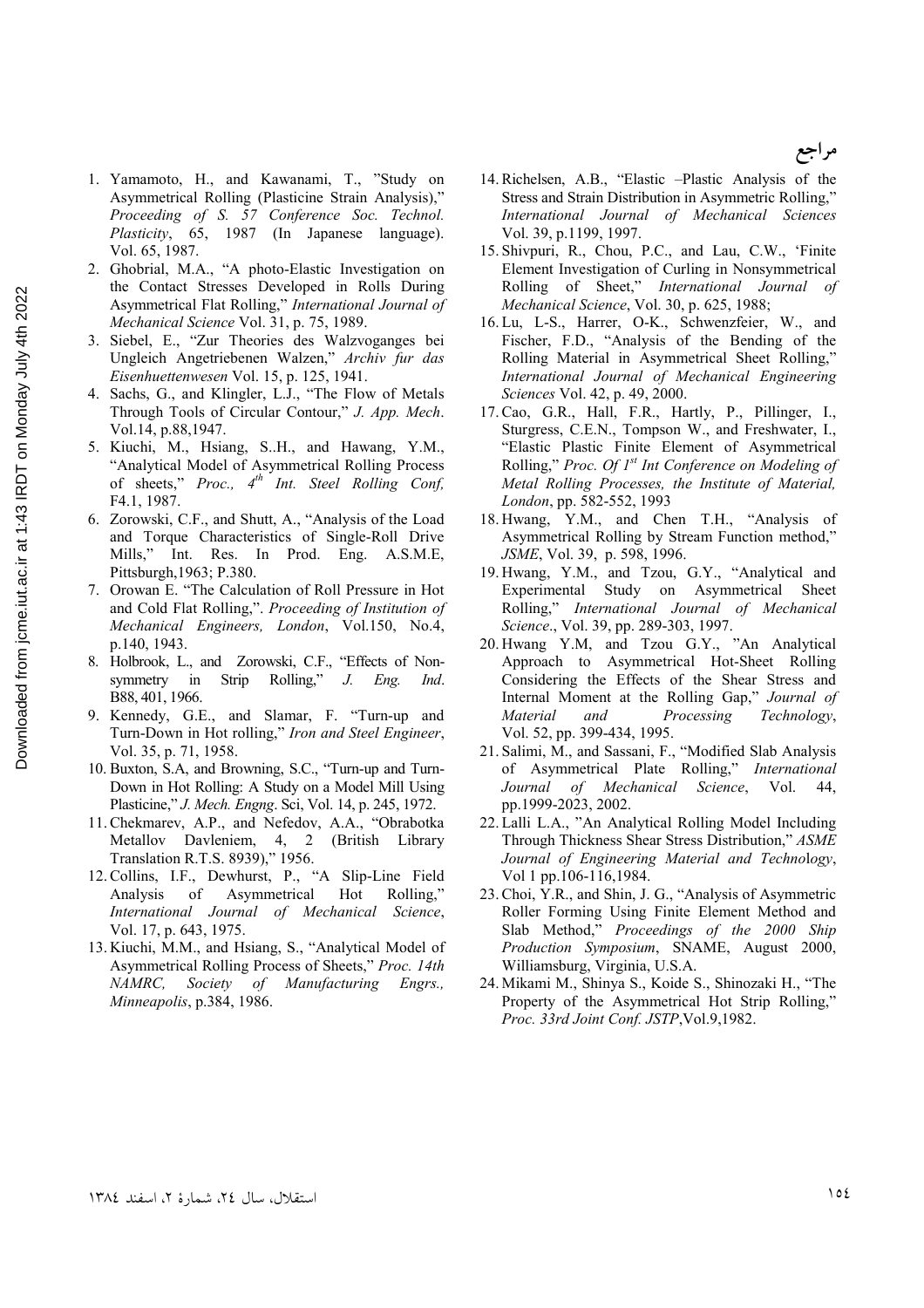پیوست: تعیین تنش تسلیم ورق با رفتار سخت شوندگی خطی

با توجه به آنکه رفتار ورق الاستو– پلاستیک فرض شده است، بنابراین میزان کرنشی برشی در هر نقطه مجموع کرنشهای الاستیک و پلاستیک است. با فرض آنکه رفتار ماده، الاستوپلاستیک با کار سختی بوده و از معیار تسلیم فون مایزز پیروی کند:



نمودار الف– نمایش رفتار ماده الاستیک- پلاستیک با رفتار سخت شوندگی خطی

در نتيجه با توجه به نمودار (الف) ميزان تنش تسليم ورق تابعي از كرنش مؤثر خواهد بود:

$$
\sigma_f = \sigma_{f0} + H(\overline{\epsilon} - \frac{\sigma_{f0}}{E})
$$
\n<sup>(7)</sup>

د رنتیجه تنش تسلیم تابعی برحسب کرنش مؤثر پلاستیک است:  
\n
$$
\sigma_f = \sigma_{f0} + H(\overline{\epsilon}^e + \overline{\epsilon}^p - \frac{\sigma_{f0}}{E})
$$
\n
$$
(5.45 - 5.5) = 5.5
$$
\n
$$
H = 5.5
$$

$$
\sigma_f = \sigma_{f0} + \frac{H}{1 - \frac{H}{E}} \overline{\epsilon}^p
$$
 (5)

به منظور تعیین کرنش پلاستیک مؤثر، با توجه به آنکه فرایند نورد را به صورت مسئله کرنش صفحهای تحلیل میشود:

$$
d \equiv \frac{p}{3} \left\{ \left( d \in \begin{bmatrix} p & -d \in \begin{bmatrix} p \\ 2 \end{bmatrix}^2 + \left( d \in \begin{bmatrix} p & -d \in \begin{bmatrix} p \\ 3 \end{bmatrix}^2 + \left( d \in \begin{bmatrix} p & -d \in \begin{bmatrix} p \\ 3 \end{bmatrix}^2 + \left( d \in \begin{bmatrix} p & -d \in \begin{bmatrix} p \\ 1 \end{bmatrix}^2 \right) \right)^2 \right) \right\} \right\} \tag{2}
$$

 $d \in \left[ \begin{array}{cc} p \\ +d \in \left[ \begin{array}{c} p \\ 2 \end{array} \right] + d \in \left[ \begin{array}{c} p \\ 3 \end{array} \right] = d \in \left[ \begin{array}{cc} p \\ x \end{array} \right] + d \in \left[ \begin{array}{cc} p \\ y \end{array} \right] + d \in \left[ \begin{array}{c} p \\ z \end{array} \right] = 0$  $(5)$ 

استقلال، سال ٢٢، شمارة ٢، اسفند ١٣٨٢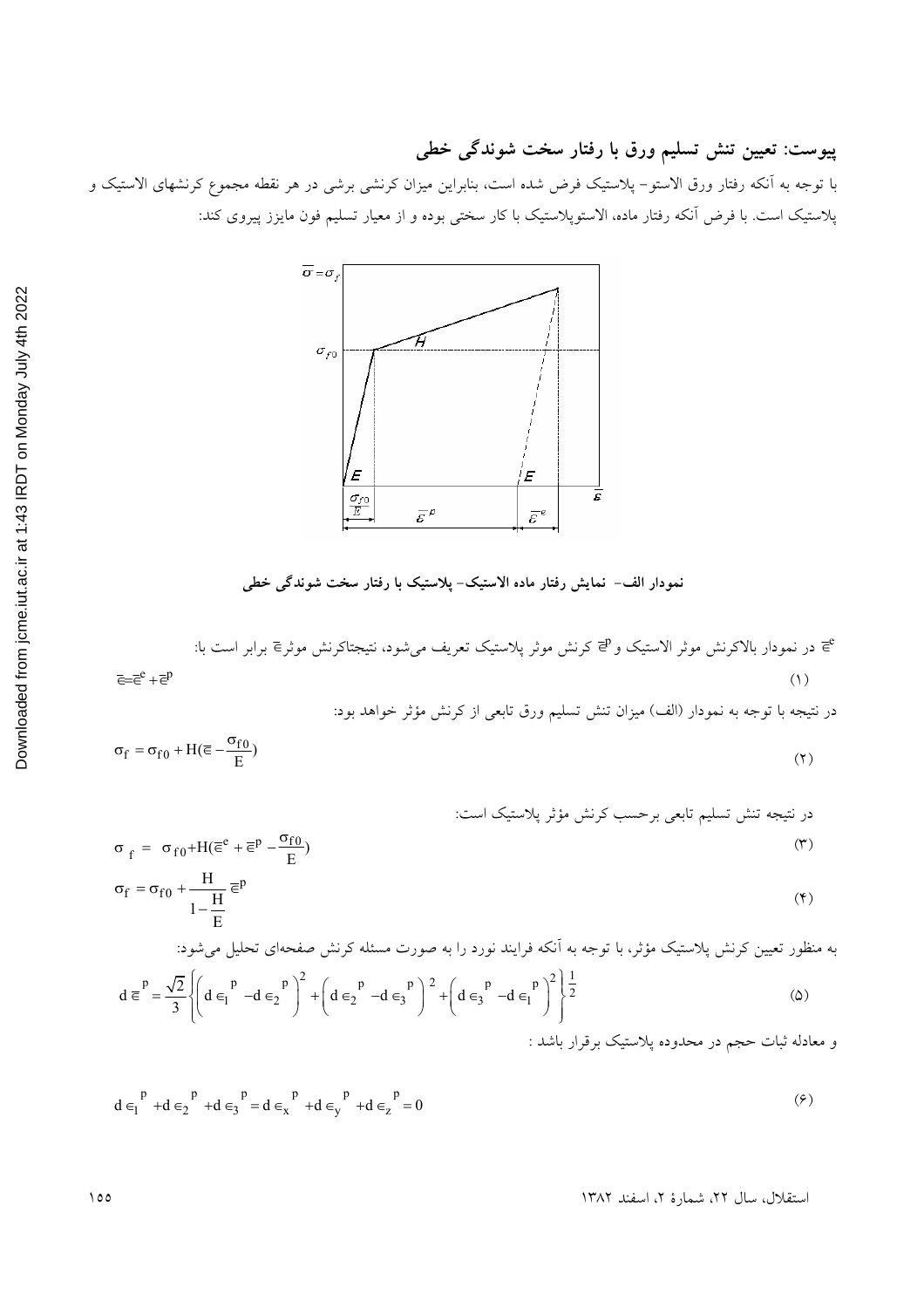$$
d \in I^p = -d \in \mathbf{2}^p \qquad \qquad \mathbf{d} \in \mathbf{X}^p = -d \in \mathbf{y}^p \tag{V}
$$

$$
d \equiv \frac{P}{\sqrt{3}} d \in \frac{P}{1}
$$
 (A)

: کرنشهای اصلی  $\epsilon_1$  و  $\epsilon_2$  بر حسب کرنش  $\epsilon_x$  و  $\epsilon_y$  بر ابر خواهد بود با

$$
d \in I_{,2} = \frac{d \in x + d \in y}{2} \mp \sqrt{\left(\frac{d \in x - d \in y}{2}\right)^2 + \frac{d\gamma_{xy}^2}{4}}
$$
\n
$$
\tag{4}
$$

گر ورق را به دو نیمه بالایی و پایینی تقسیم کنیم، چنانچه در نیمه بالایی ورق متوسط کرنشهای 
$$
d \in_x, d \in_y, d\gamma_{xy}
$$
 ا با یا یو یا ی $\infty$  چنانچه در نیمه بالایی فرواهیم داشت[11]: $\int_{\overline{q}_1} d\overline{q}_1$  (d $\overline{e}_y$ ),  $\left(d\overline{e}_x\right)_2$ ,  $\left(d\overline{e}_y\right)_2$ ,  $d\overline{\gamma}_2$  ور نیمه پایینی ورق با ی $\frac{1}{2}$ 

در معادله بالا تابعی از  $_{\rm m_1}$  و c $_{\rm l}$  است. معادله(۱۰) برای ورق با رفتار صلب– پلاستیک معتبر است و به منظور تحلیل ورق با  $_{\rm l_1}$ رفتار الاستو– پلاستیک کامل باید جمله مربوط به رفتار کشسانی را اضافه کرد.

$$
\eta_1 = \frac{m_1 c_1}{\left(1 - m_1^2 c_1^2\right)^{\frac{1}{2}}} \tag{11}
$$

با جاگذاری معادله(١١) در معادله (٩):

$$
d \overline{\epsilon}_{1,2} = \pm \left( d \overline{\epsilon}_y \right)_1 \sqrt{1 + \frac{\eta^2}{4}} \tag{17}
$$

$$
d \overline{\epsilon}_{1,2} = \pm \left( \frac{d \overline{\epsilon}_y}{2} \right)_{1} \left( \frac{1 - \frac{3}{4} m_1^2 c_1^2}{1 - m_1^2 c_1^2} \right)^{\frac{1}{2}}
$$
(17)

$$
d \overline{\epsilon}_{1,2} = \pm \varsigma_1 \left( d \overline{\epsilon}_y \right)_1 \tag{14}
$$

$$
\varsigma_1 = \frac{1}{2} \left( \frac{1 - \frac{3}{4} m_1^2 c_1^2}{1 - m_1^2 c_1^2} \right)^{\frac{1}{2}}
$$
(10)

: کرنش  $\big(\mathrm{d}\, \overline{\epsilon}_{\mathrm{y}}\big)_\!\!\big)_\!\!\!$  برا در طول نیمه بالا و پایین ورق یعنی در طول ضخامت ورق، یکسان فرض کرده، به طوری که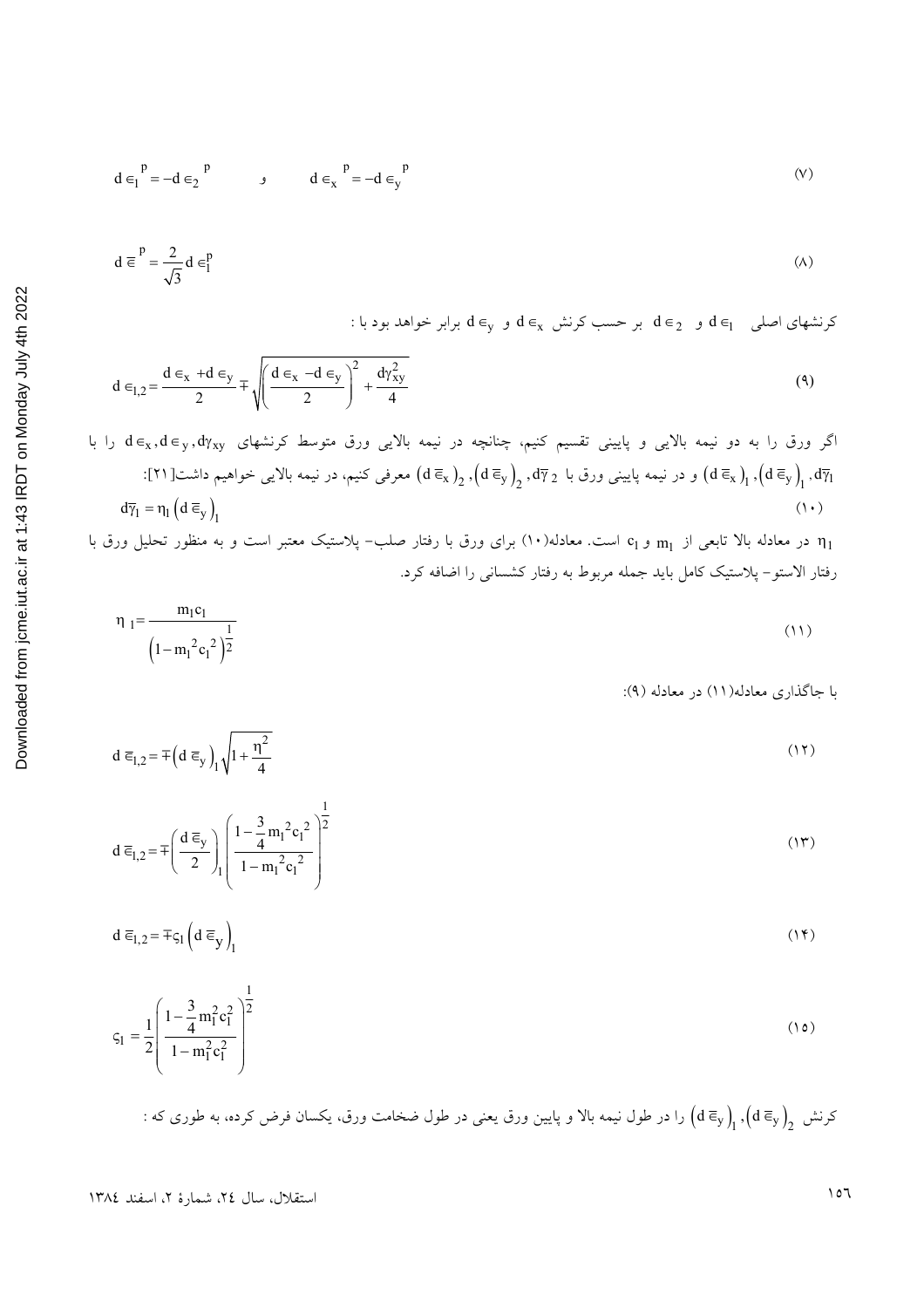$$
\left(d\ \overline{\epsilon}_y\right)_l = \left(d\ \overline{\epsilon}_y\right)_2 = \frac{dh}{h} \tag{19}
$$

$$
d \overline{\epsilon}_{1,2} = \overline{\tau} \varsigma_1 \frac{dh}{h} \tag{1V}
$$

کرنش مؤثر پلاستیک Ē<sup>p</sup> در فاصلهٔ x از خروجی در نیمه بالایی ورق در تماس با غلتک بالا، برابر است با :

$$
\overline{\epsilon}^{p}(x) = \frac{2}{\sqrt{3}} \zeta_{1} \int_{x}^{1} \frac{dh}{h} = \frac{2}{\sqrt{3}} \zeta_{1} \frac{\frac{2x}{Rm} dx}{h_{0} + \frac{x^{2}}{Rm}}
$$
 (1A)

$$
\overline{\epsilon}^{p} = \frac{2}{\sqrt{3}} \varsigma_{1} \ln \frac{h_{o} + \frac{l^{2}}{Rm}}{h_{o} + \frac{x^{2}}{Rm}}
$$
 (14)

يا به عبارتي :

$$
\overline{\epsilon}^p(x) = \frac{2}{\sqrt{3}} \varsigma_1 \ln \frac{h_i}{h(x)}
$$
 (7.1)

$$
(\uparrow\uparrow)
$$

و برای نیمه پایینی ورق نیز مشابهاً عمل می کنیم، در نتیجه:

$$
\sigma_{f2}(x) = \sigma_{f0} + \frac{H}{1 - \frac{H}{E}} \frac{2}{\sqrt{3}} \varsigma_2 \ln \frac{h_i}{h(x)}
$$
\n(17)

$$
\varsigma_2 = \frac{1}{2} \left( \frac{1 - \frac{3}{4} m_2^2 c_2^2}{1 - m_2^2 c_2^2} \right)^2
$$
 (17)

$$
\overline{\sigma}_{f} = \frac{\int_{0}^{1} \sigma_{f} dx}{1}
$$
 (17)

استقلال، سال ٢٢، شمارة ٢، اسفند ١٣٨٢

 $\sigma_{f1}(x) = \sigma_{f0} + \frac{H}{1 - \frac{H}{E}} \frac{2}{\sqrt{3}} \varsigma_1 \ln \frac{h_i}{h(x)}$